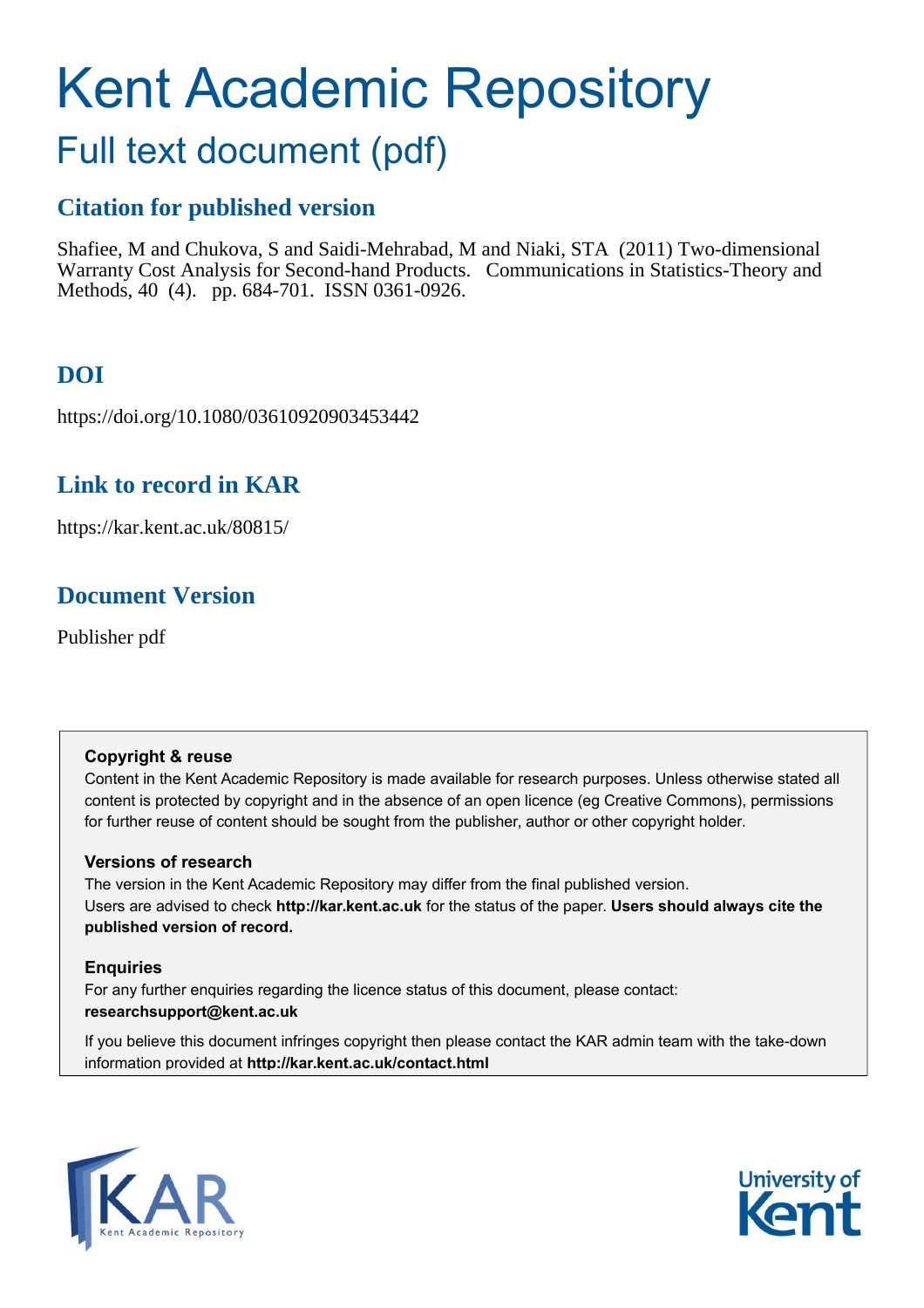This article was downloaded by: [Cranfield University] On: 26 March 2015, At: 07:16 Publisher: Taylor & Francis Informa Ltd Registered in England and Wales Registered Number: 1072954 Registered office: Mortimer House, 37-41 Mortimer Street, London W1T 3JH, UK



### **Communications in Statistics - Theory and Methods**

Publication details, including instructions for authors and subscription information: <http://www.tandfonline.com/loi/lsta20>

### **Two-Dimensional Warranty Cost Analysis for Second-Hand Products**

Mahmood Shafiee <sup>a</sup>, Stefanka Chukova <sup>b</sup>, Mohammad Saidi-Mehrabad <sup>a</sup> & Seyed Taghi Akhavan Niaki<sup>c</sup>

<sup>a</sup> Department of Industrial Engineering, Iran University of Science and Technology, Tehran, Iran

**b** School of Mathematics, Statistics and Operations Research, Victoria University of Wellington , Wellington , New Zealand

<sup>c</sup> Department of Industrial Engineering, Sharif University of Technology, Tehran, Iran Published online: 02 Dec 2010.

**To cite this article:** Mahmood Shafiee , Stefanka Chukova , Mohammad Saidi-Mehrabad & Seyed Taghi Akhavan Niaki (2011) Two-Dimensional Warranty Cost Analysis for Second-Hand Products, Communications in Statistics - Theory and Methods, 40:4, 684-701, DOI: [10.1080/03610920903453442](http://www.tandfonline.com/action/showCitFormats?doi=10.1080/03610920903453442)

**To link to this article:** <http://dx.doi.org/10.1080/03610920903453442>

#### PLEASE SCROLL DOWN FOR ARTICLE

Taylor & Francis makes every effort to ensure the accuracy of all the information (the "Content") contained in the publications on our platform. However, Taylor & Francis, our agents, and our licensors make no representations or warranties whatsoever as to the accuracy, completeness, or suitability for any purpose of the Content. Any opinions and views expressed in this publication are the opinions and views of the authors, and are not the views of or endorsed by Taylor & Francis. The accuracy of the Content should not be relied upon and should be independently verified with primary sources of information. Taylor and Francis shall not be liable for any losses, actions, claims, proceedings, demands, costs, expenses, damages, and other liabilities whatsoever or howsoever caused arising directly or indirectly in connection with, in relation to or arising out of the use of the Content.

This article may be used for research, teaching, and private study purposes. Any substantial or systematic reproduction, redistribution, reselling, loan, sub-licensing, systematic supply, or distribution in any form to anyone is expressly forbidden. Terms & Conditions of access and use can be found at [http://](http://www.tandfonline.com/page/terms-and-conditions) [www.tandfonline.com/page/terms-and-conditions](http://www.tandfonline.com/page/terms-and-conditions)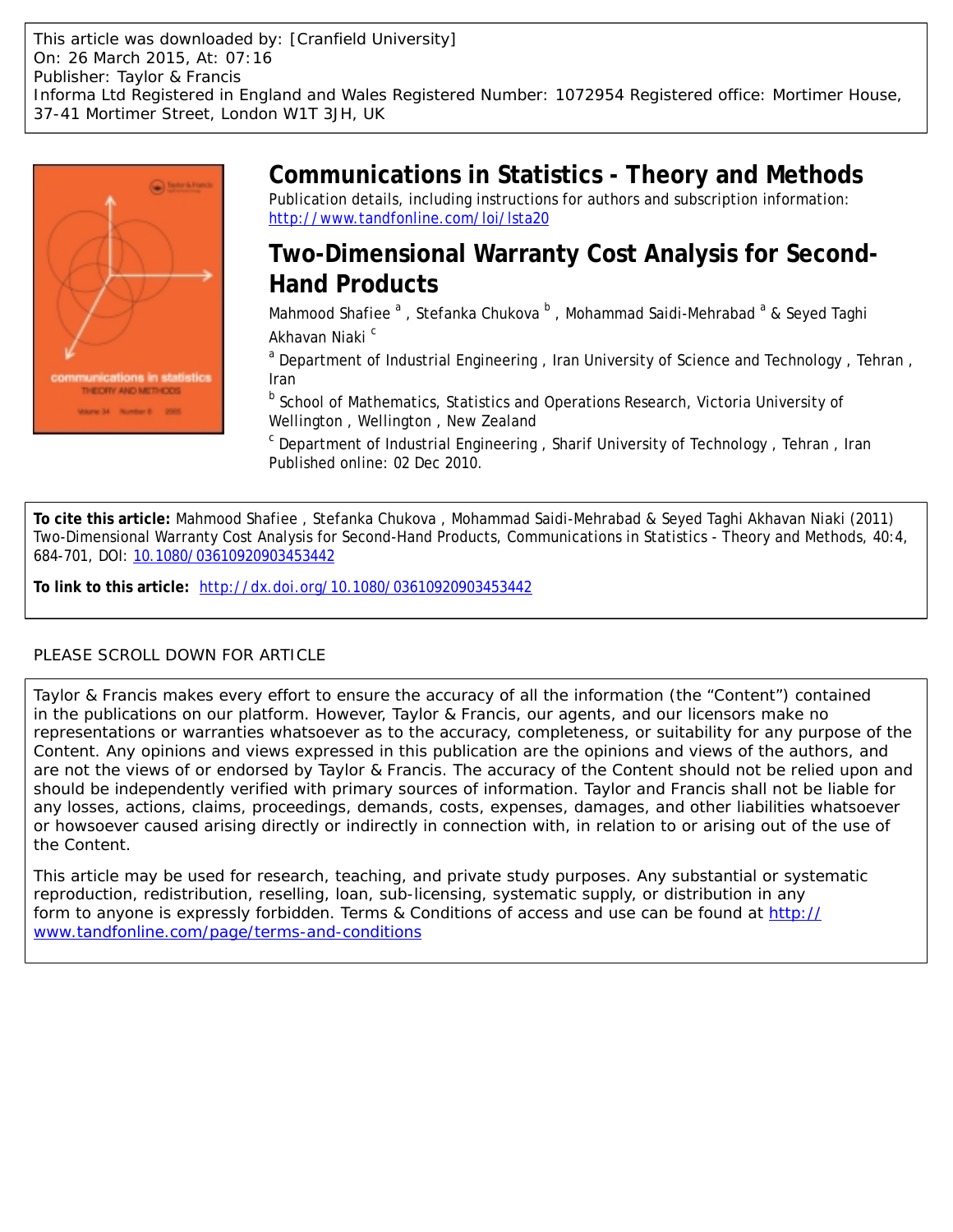

### **Two-Dimensional Warranty Cost Analysis for Second-Hand Products**

#### MAHMOOD SHAFIEE<sup>1</sup>, STEFANKA CHUKOVA<sup>2</sup>, MOHAMMAD SAIDI-MEHRABAD<sup>1</sup> SEYED TAGHI AKHAVAN NIAKI3

1Department of Industrial Engineering, Iran University of Science and Technology, Tehran, Iran 2School of Mathematics, Statistics and Operations Research, Victoria University of Wellington, Wellington, New Zealand 3Department of Industrial Engineering, Sharif University of Technology, Tehran, Iran

*In spite of the recent steady increase of the volume of the second-hand markets, often customers remain in doubt regarding the quality and durability of the secondhand products. Aiming to reduce and share this uncertainty, dealers offer warranty on their products. Offering warranty for second-hand products is a relatively new marketing strategy employed by dealers of used electronic equipment, furniture, automobiles, etc. Usually, for used products, the dealer's expected warranty cost is a function of product reliability, past age and usage, servicing strategy and conditions and terms of the warranty policy/contract. Sometimes the offered policy is limited by two parameters, typically the product age and usage after the sale. This type of policies is referred to as two-dimensional warranty policies. In this article, we develop statistical models for estimating the dealer's expected warranty cost for second-hand products sold with two-dimensional free repair/replacement warranty.*

**Keywords** Expected warranty cost; Free repair/replacement; Second-hand product; Two-dimensional warranty; Usage rate.

**Mathematics Subject Classification** Primary 47N30; Secondary 60G20.

#### **1. Introduction**

Recently, due to the rapid technological development and fierce competition in the marketplace, product warranty is becoming increasingly important product attribute. A product warranty is an agreement offered by the manufacturer/dealer to a consumer to repair/replace a faulty item, or to partially or fully reimburse the consumer in the event of product failure during the warranty period. Murthy and

Received February 5, 2009; Accepted November 1, 2009

Address correspondence to Mahmood Shafiee, Department of Industrial Engineering, Iran University of Science and Technology, Tehran, Iran; E-mail: shafiee@iust.ac.ir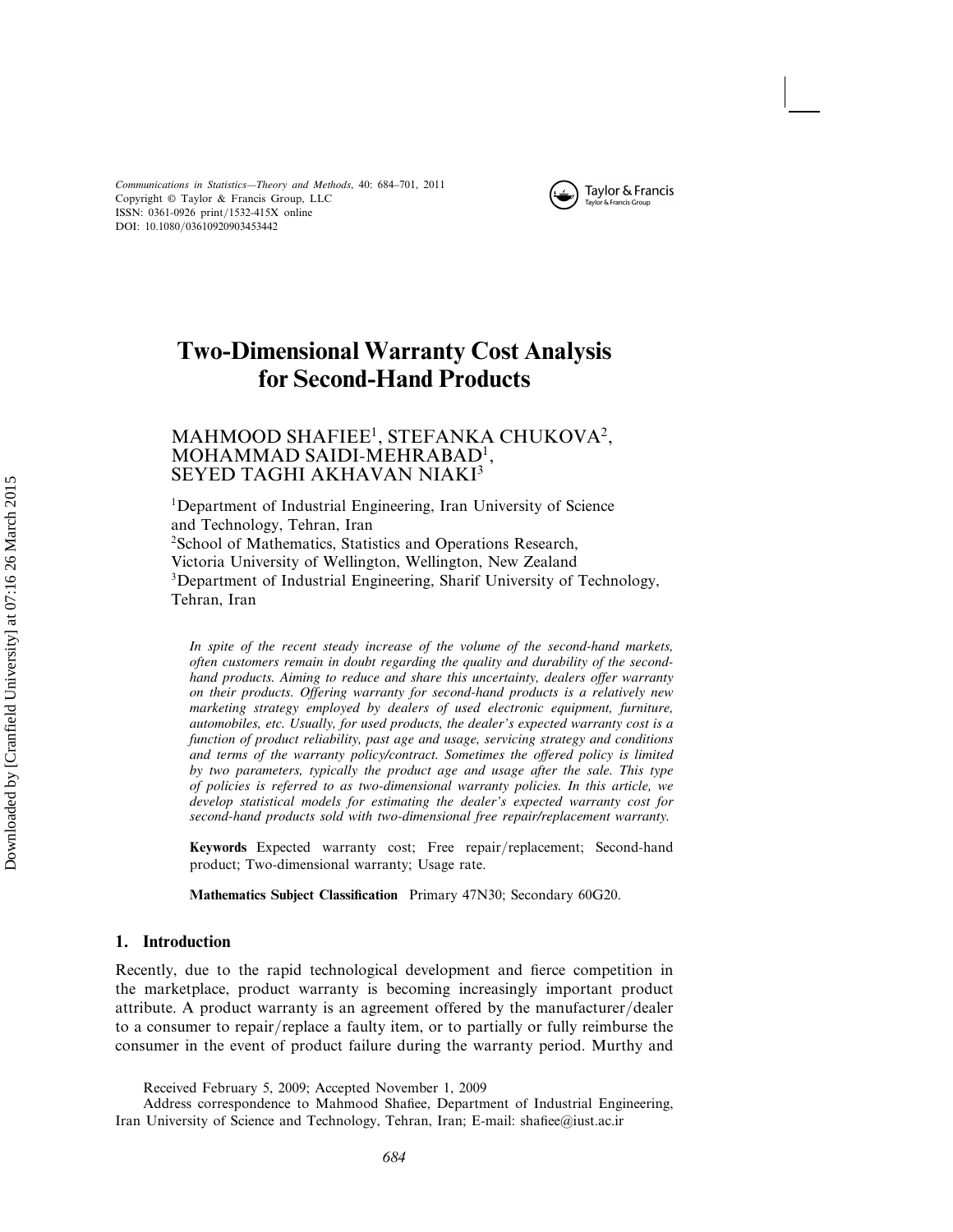Blischke (2000) advocated two important functions of warranty. Firstly, warranty assures protection (for customers—against product failure due to faulty design, manufacturing defects, etc., and for dealers/manufacturers—against consumers' product misuse, illegal claims, etc). Secondly, it promotes product quality and guarantees repair/replacement or refund in case of faulty product. Since the beginning of the 20th century, for many items the length of the warranty coverage has been gradually increasing. For example, in the early 1930s, the warranty period offered by the car manufacturers was 3 months, becoming 1 year in the 1960s, and currently it varies between 3–5 years (Kim et al., 2004). A longer warranty term signals better reliability and quality and attracts more customers, but at the same time it involves additional servicing costs. For example, American manufacturers spend over \$25 billion—about 2% of their revenue—annually on warranty services (Manna et al., 2007). According to the 2002 General Motors annual report, the company had total revenues of US\$186.7 billion and the future warranty cost on sold cars was estimated to be US\$4.3 billion—about 2.3% of the revenue.

Warranty policy is a statement on the extent of the warranty coverage and the type of compensation provided to the customers in the case of faulty product. The compensation could be specified as a free replacement, lump sum payment, a pro-rata reimbursement, etc. Taxonomy of different warranty policies is available in Blischke and Murthy (1994) and Christozov et al. (2009). These policies can be broadly divided into two groups: one- and two-dimensional warranty policies. One-dimensional (1D) warranty policies are characterized by a warranty period, which is usually a time interval on the age of the item with no limitation imposed on its usage. In contrast, the two-dimensional (2D) warranty policies are depicted by a 2D-plane region with axes representing age and usage after the sale. For example, a typical automotive warranty could be specified as providing a free of charge service or repairs for a maximum of 5 years or 50,000 miles, whichever occurs first.

Recently, the importance of the used/second-hand product market as a part of the total market (new and used) has been on the rise. For instance, since 1999 in France, the used-to-new car ratio has increased from 2.4 to 2.6, whereas in UK, the total demand for used cars grew by 25% in volume and 68% in value from 1996 to 2006 (Car Internet Research Program II, 2008, pp. 3–5).

In spite of the increasing importance and share of the second-hand market, often customers of second-hand products encounter the following two problems.

- 1. Uncertainty regarding the quality, durability, and performance specifications of these products due to the lack of information on their past usage and maintenance history. In order to reduce the negative impact of this issue on the number of sales, the dealer often offers warranty. Through this warranty, the dealer and buyer share the risk of malfunctioning of the product.
- 2. Despite the fact that warranties for second-hand products are commonly used, the accurate pricing of warranties in many situations remains an unsolved problem for both the dealer and customer. This may seem surprising since the fulfilment of warranty claims may cost dealers a significant amount of money. Underestimating the true warranty costs can result in losses for the dealer. On the other hand, overestimating them will lead to uncompetitive prices, and as a result the amount of product sales will decrease. From the customer's perspective, the warranty is an investment aiming to reduce the risk of post-warranty early failures and the uncertainty of related servicing costs.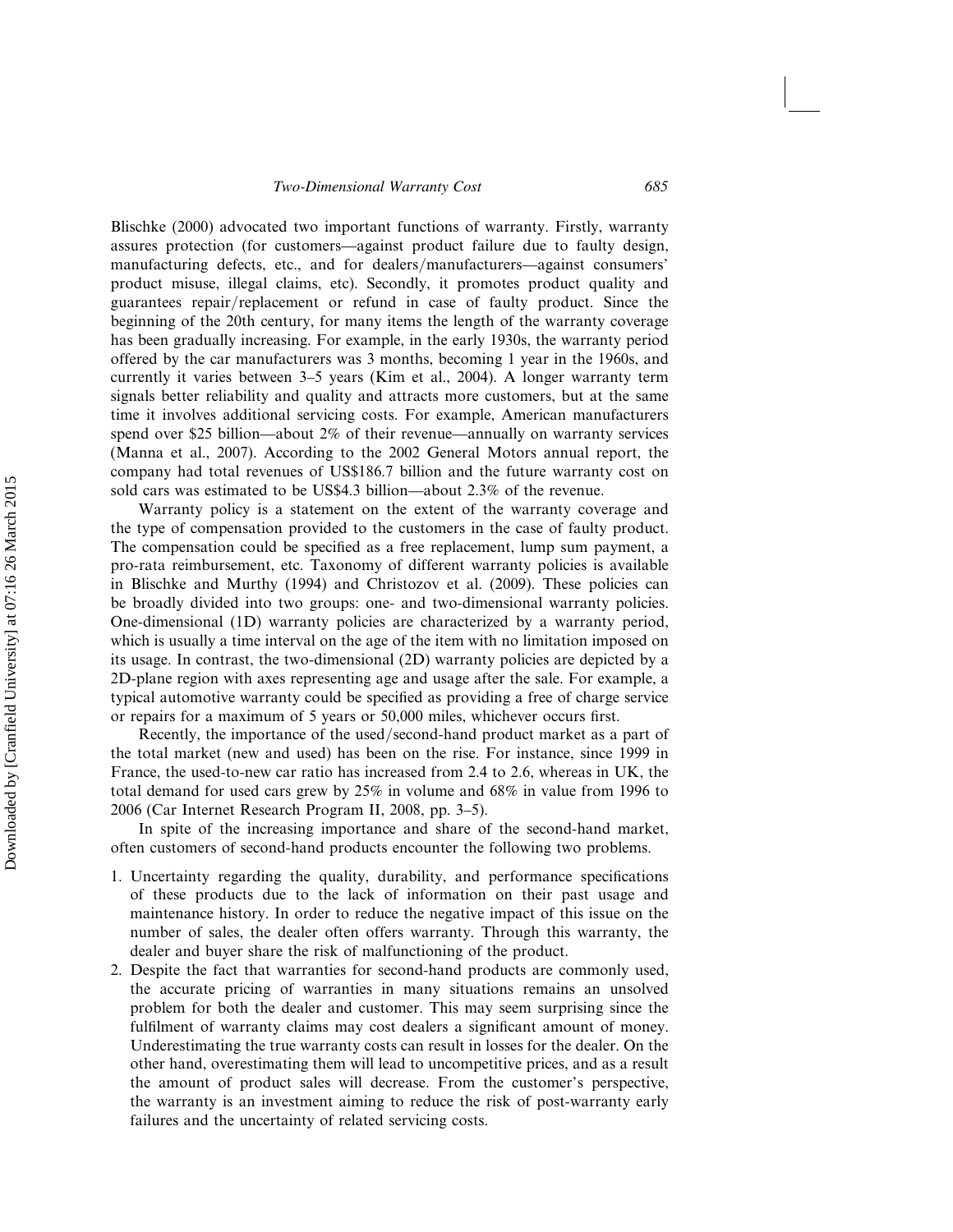This article deals with statistical models for estimating the expected warranty cost for second-hand products sold with two-dimensional free repair/replacement warranty. The article proceeds as follows. In the next section, we carry out a comparison between warranty of new products and warranty of second-hand products. In Sec. 3, we present the model assumptions and notations used in the article. In Sec. 4, we give the model formulation. In Sec. 5, we derive the expected warranty cost per product to the dealer. In Sec. 6, a real-life example illustrates our findings. We conclude with brief summary of our results and outline some directions for future research in Sec. 7.

#### **2. Warranty for New Product vs. Second-Hand Products**

The literature on new product warranties has grown considerably with four important review articles, three books, and many journals and conference articles. Chukova et al. (1993), Thomas and Rao (1999), Murthy and Djamaludin (2002), and Karim and Suzuki (2005) are essential review articles on new product warranty. The article by Chukova et al. (1993) is a translation from Russian and it is the first warranty review article to appear in Eastern Europe. Thomas and Rao (1999) adopted a management perspective to warranty issues and focus on the works that address quantification of warranty costs and determination of warranty policies. The review article of Murthy and Djamaludin (2002) provided a list of 186 references on warranties for new products, which are classified into different categories. They also mentioned applications in some related areas such as law, accounting, economics, and sociology. Karim and Suzuki (2005) provided a recent survey of the literature on statistical models and methods for warranty analysis.

Although the concept of warranties for second-hand products has attracted significant attention among dealers, the academic research is very limited. Chattopadhyay and Murthy (1996) is the first article in this research area. Murthy and Chattopadhyay (1999) developed taxonomy for warranties for second-hand products. Chattopadhyay and Murthy (2000) discussed many aspects of onedimensional free repair/replacement and pro-rata warranty policies for secondhand products. Chattopadhyay and Murthy (2001) provided three new cost sharing warranty policies for second-hand products and developed statistical models for their cost analysis. Chattopadhyay and Murthy (2004) developed simple models for reliability improvement of second-hand products sold with free repair warranty. Saidi-Mehrabad et al. (2010) developed two effective ways to decide on the optimal reliability improvement strategies for second-hand products sold under various warranty policies. Majority of these articles deal with one-dimensional (1D) policy, whereas the issues related to two-dimensional (2D) policy have received very limited attention.

The second-hand warranty is intended to assure the new buyer that the used item will perform its intended functions for a pre-specified period of time or amount of usage. Nowadays, many dealers of second-hand electronic equipment, furniture, automobiles, and home appliance offer warranty for their products. For example, in the early nineties the warranty period for used cars was 3 months/3,000 miles and currently it varies from 1 year/12,000 miles to 3 years/30,000 miles. In addition, some used car dealers offer warranty similar to the warranty of new cars (The Used Car Market Report, 2007).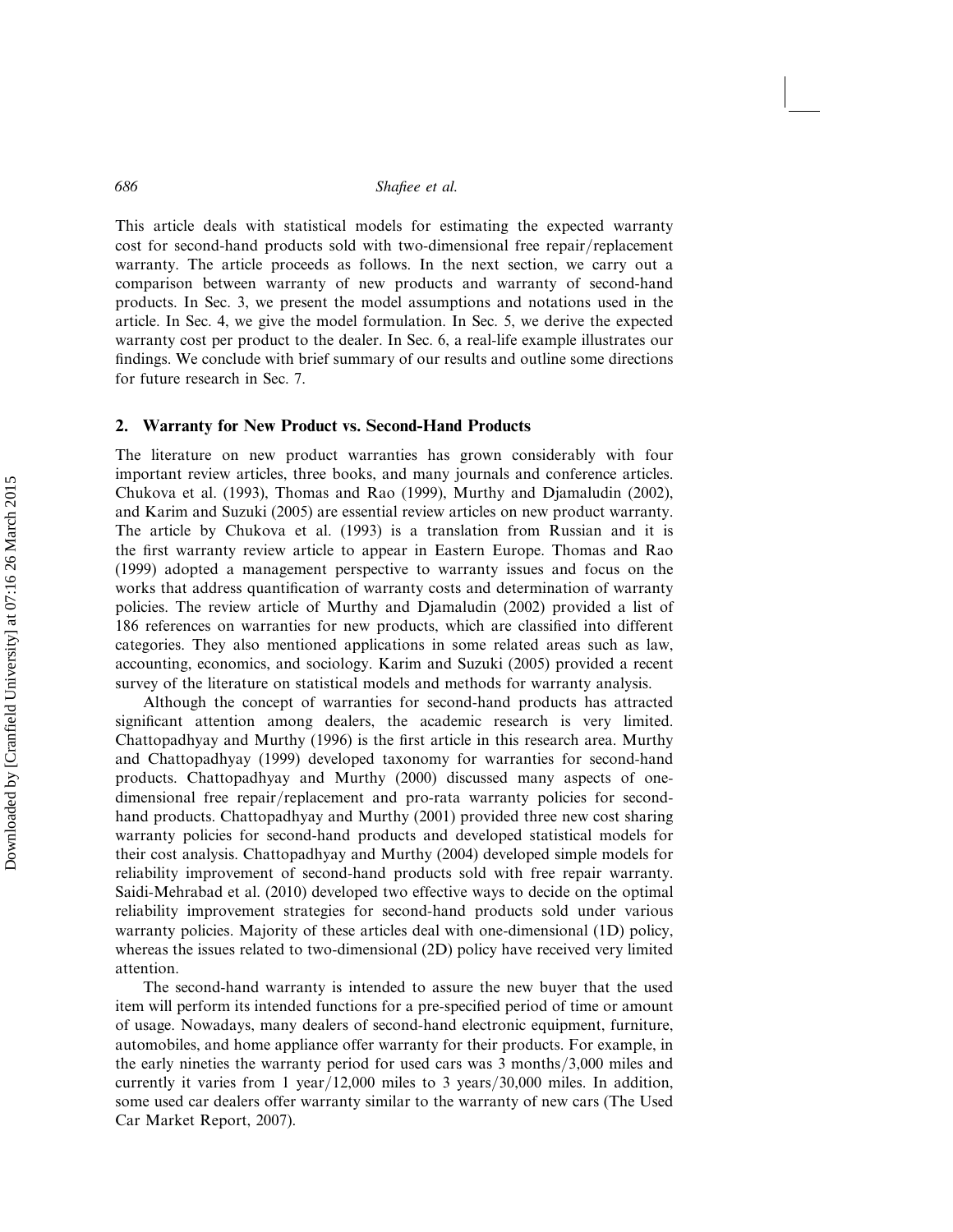The estimation of the warranty cost for second-hand products is quite involved due to the uncertainties regarding the age, usage, and past maintenance history of the items. The main factors which affect the warranty cost are:

- (a) the age of the item—typically, the occurrence of a failure of an older item is more likely compare to occurrence of a failure of a newer item. Secondhand items, which have past their "use-by date" time, usually require significant amount of efforts and resources to be brought back to an acceptable working condition;
- (b) the past usage of the item—the usage can be measured in different ways. For example, the usage can be measured as the number of copies produced by a photocopier, the distance travelled by a vehicle, the number of takeoffs and landings or the total hours flown for an aircraft, etc.;
- (c) the warranty policy—by using an effective warranty servicing strategy the dealer can reduce the warranty costs;
- (d) the maintenance strategy—by using an effective maintenance strategy the dealer can significantly reduce the warranty costs and prolong the lifetime of the second-hand item;
- (e) the buyer's and the dealer's risk attitude.

Usually, the dealers of second-hand products need to estimate the warranty cost of their products and build it into the product price. Recently, in the context of rising second-hand market shares, the issue of estimating these costs has become essential. In addition, in many countries, such as the UK, the United States, and France, the law mandates that the second-hand dealers have to offer warranty on their products and provide a mechanism to ensure that related claims are effectively serviced.

#### **3. Model Assumptions and Notations**

In this section, we present the model assumptions and notations that will be used in the article.

#### **3.1.** *Assumptions*

In our further study, we make the following assumptions:

- The second-hand product is repairable.
- All repairs (during the past life of the item and the warranty coverage) are minimal. A minimal repair has no impact on the performance of the item. It simply brings the product from a "down" to an "up" state without affecting its performance.
- Failures are statistically independent.
- The reliability of a used item depends on its age and usage.
- Each failure results in a warranty claim and all claims are valid.
- All repairs/replacements are instantaneous.
- The second-hand products are not subjected to a pre-sale upgrade action.
- The repair cost is a random variable with known expected value.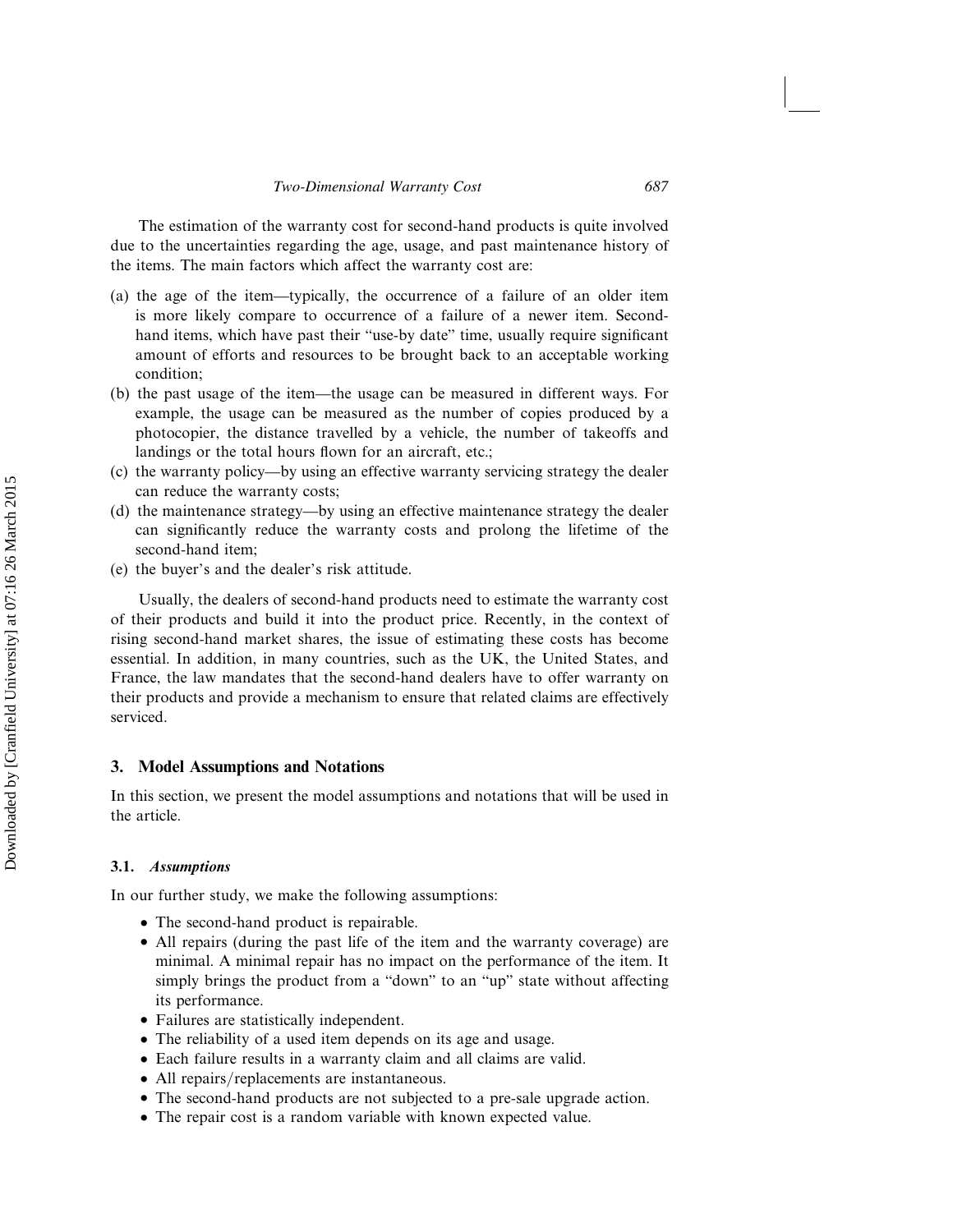#### **3.2.** *Notations*

The notations used in this article are given below.

|                  |                                                                       | <b>Nomenclature</b>                       |                                                                              |
|------------------|-----------------------------------------------------------------------|-------------------------------------------|------------------------------------------------------------------------------|
| $\overline{A}$   | past age of the second-hand<br>item                                   | $\Lambda_T(t) = \int_a^t \lambda_T(x) dx$ | cumulative intensity function for<br>product's age-wise failure              |
| $\boldsymbol{B}$ | past usage of the second-hand<br>item                                 | $\Omega_i$                                | two-dimensional warranty region                                              |
| $\Omega_0$       | past life region = $[0, A] \times [0, B]$                             | $t_0, u_0$                                | warranty limits                                                              |
| (T, U)           | two-dimensional random<br>variable where $T =$ age and<br>$U =$ usage | $H_{A,B}(a, b)$                           | joint cumulative distribution<br>function (cdf) of the past age<br>and usage |
| R                | usage-rate                                                            | $h_{AB}(a, b)$                            | joint probability density function<br>(pdf) associated with $H_{A,B}(a, b)$  |
| $F_R(r)$         | cumulative distribution<br>function of the usage rate                 | $E[C(\Omega_i; A, B)]$                    | the expected warranty cost                                                   |
| $\lambda_T(t)$   | hazard rate for product's<br>age-wise failure                         | C.                                        | the expected cost of each<br>rectification action                            |

#### **4. Two-Dimensional Warranty**

#### **4.1.** *Two-Dimensional Warranty Policies*

Warranty policy is a statement on the type and extent of the redress action offered by the manufacturer (or dealer) for their product. In general, there are two types of warranty contracts. In the first type—the extent of the contract depends on only one parameter, typically the age of the product, and it is characterized by the duration of the warranty period, which is an age dependent time interval. In the second type of contracts—the warranty coverage is given in terms of two parameters—typically the age and the usage of the product and the warranty coverage is characterized by a region  $\Omega$  in 2D region. Different regions define different warranty policies; see Blischke and Murthy (1994) for a list of different possible shapes of  $\Omega$ . In this article we consider two of these due to their simplicity in comprehension by the customers—the rectangular one and the L-shaped one, depicted in Fig. 1.



**Figure 1.** Two-dimensional warranty regions for second-hand products.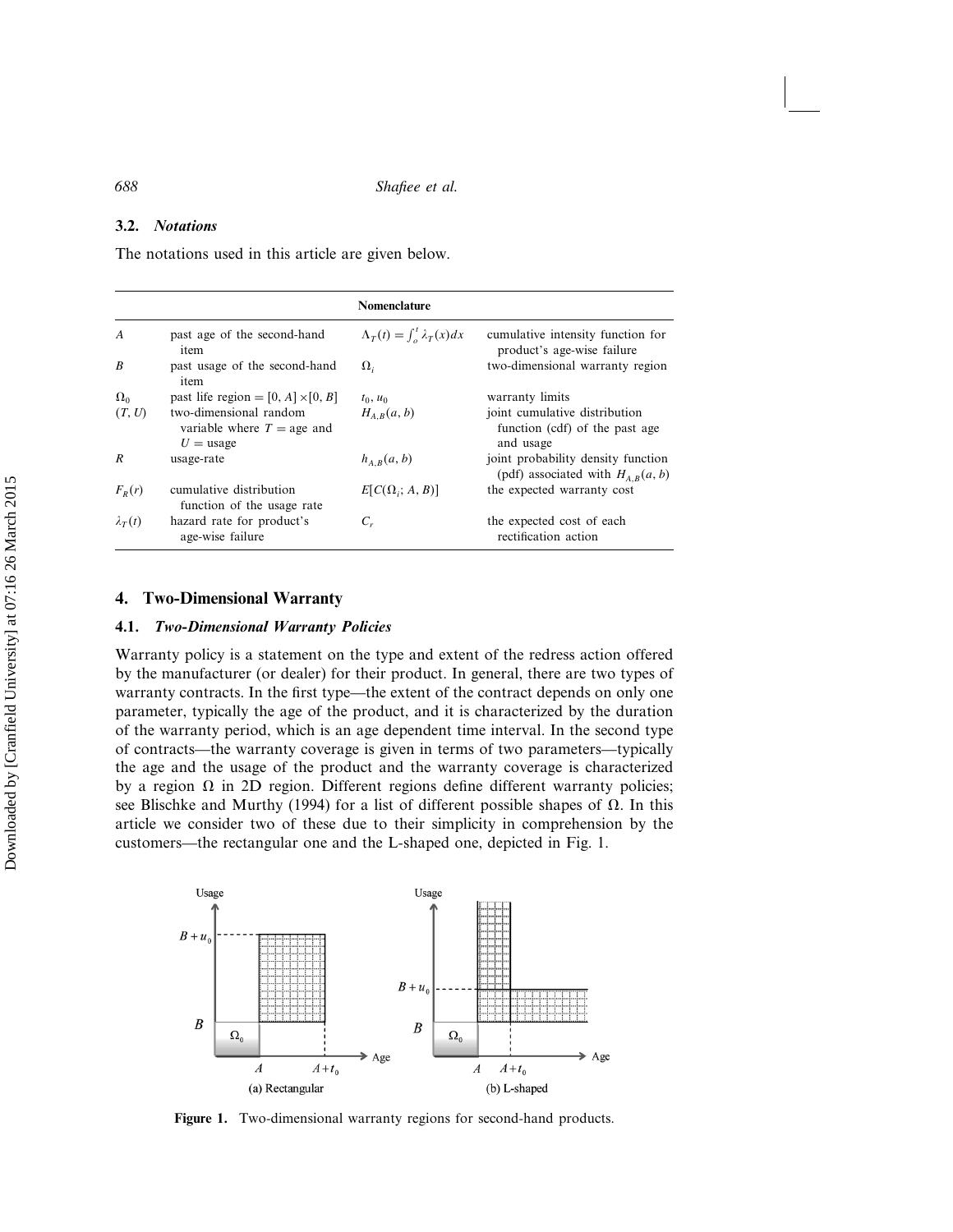In order to specify the warranty regions, let us denote the age of the product at failure by  $T$ , and the cumulative usage of the product corresponding to  $T$  by  $U$ . Clearly,  $T$  and  $U$  are random variables. Usually,  $U$  is a covariate of  $T$ . We assume that on the XY plane,  $T$  is measured along the X-axis, and  $U$  is along the Y-axis. Then the two warranty regions are as follows:

- **Rectangular warranty region**–this warranty coverage is common in used car markets. It is characterized by the rectangular region:  $\Omega_R(t_0, u_0) =$  $\{(t, u) : t \in (A, A + t_0) \text{ and } u \in (B, B + u_0)\}\$ for pre-specified limits  $t_0$  and  $u_0$ respectively on the age and usage of the used item.
- **L-shaped warranty region–is** defined by  $(t_0, u_0) = \{(t, u) : t \in$  $(A, A + t_0)$  or  $u \in (B, B + u_0)$  for pre-specified limits  $t_0$  and  $u_0$ . This coverage ensures warranty service for a minimum age of  $t_0$  and a minimum usage of  $u_0$ .

It is well known that 1D regions are special cases of these two regions. Specifically,  $\Omega_R(t_0, \infty) = \Omega_L(t_0, 0)$  and  $\Omega_R(\infty, u_0) = \Omega_L(0, u_0)$  are 1D regions. In general, the pre-specified values of  $(t_0, u_0)$  differ from region to region, but for simplicity of notations, we will refer to these regions by  $\Omega_R$  and  $\Omega_L$ . When the prespecified values of  $(t_0, u_0)$  are same for both the regions, then  $\Omega_R \subseteq \Omega_L$ .

In our study, we consider a free repair/replacement warranty policy (FRW). Under this policy all warranty repair/replacements within the warranty region are free of charge to the customer. The warranty ceases either at time limit  $t_0$  or at usage limit  $u_0$ , whichever occurs first. For example, the car manufacturer General Motors (GM) offers FRW for its vehicles for 5 years or 100,000 miles, whichever occurs first (http://www.gm.com/explore/quality). The car company Hyundai also offers five years unlimited mileage free replacement warranty for its automobiles (http://www.hyundai.com.au/Warranty/default.aspx).

Second-hand products sold under failure-free warranties might include electronics such as large-screen color TVs, automobiles, refrigerators, or household appliances.

#### **4.2.** *Approaches to Modelling Warranty Claims*

Most products (for example, cars) can be viewed as systems comprising of several components. Whenever a component fails within the warranty period, it affects the performance of the system and results in a claim. These failures occur in an uncertain manner and can be characterized in terms of the reliability of the components.

There are three main approaches to modeling failures for products sold with two-dimensional warranties.

**Approach 1.** In this approach, the time to first failure is modelled by a bivariate distribution function  $F(t, u)$ . If failed items are replaced by new ones and replacement times are negligible, then failures over the warranty region occur according to a two-dimensional renewal process.

**Approach 2.** In this approach, the two measures—age and usage—are combined to provide a single composite scale z (e.g.,  $z = at + bu$ ) and the failure process is modelled using this new composite scale.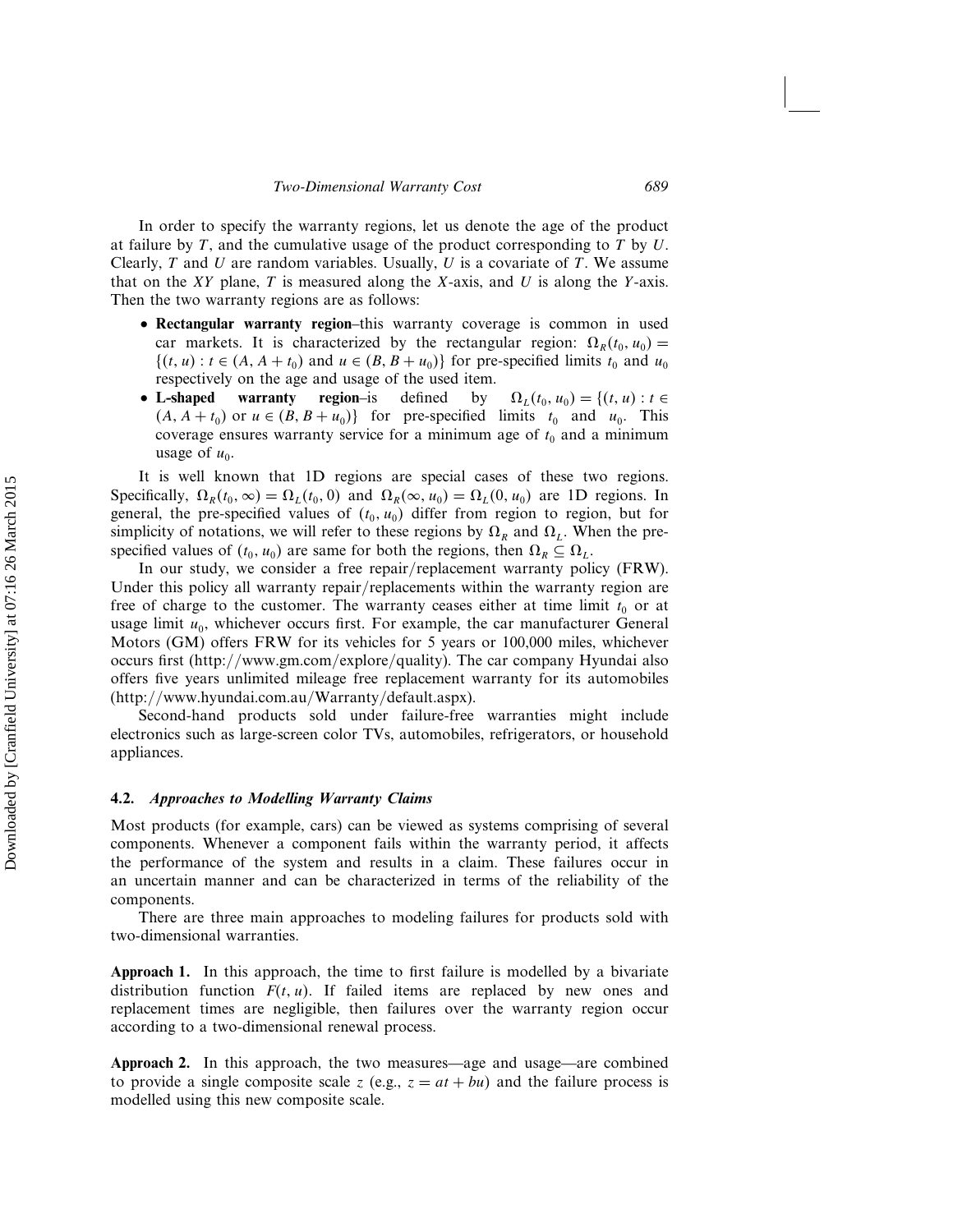| ı             |
|---------------|
|               |
| í             |
| ֚             |
| $\frac{1}{2}$ |
|               |
|               |
|               |
|               |
|               |
| ֚<br>i        |
| I             |
|               |
| l             |
| י             |
| l             |
| J<br>l        |
|               |
|               |
|               |
|               |
|               |
|               |
|               |
|               |
| l<br>I        |
|               |
| l             |
|               |
|               |
|               |
|               |
|               |
|               |
| ι             |
|               |

|  | A taxonomy for two-dimensional warranty cost modeling (since |
|--|--------------------------------------------------------------|
|  |                                                              |
|  |                                                              |
|  |                                                              |
|  |                                                              |
|  |                                                              |
|  |                                                              |
|  |                                                              |
|  |                                                              |
|  |                                                              |
|  |                                                              |
|  |                                                              |

|                         |      | A taxonomy for two-dimensional warranty cost modeling (since 1998)                                                                                                                                |            |
|-------------------------|------|---------------------------------------------------------------------------------------------------------------------------------------------------------------------------------------------------|------------|
| Author/s                | Year | Abstract                                                                                                                                                                                          | Approach # |
| Gertsbakh and Kordonsky | 1998 | Develops an analysis of two-dimensional warranty cost based on a<br>composite scale.                                                                                                              | Approach 2 |
| Chun and Tang           | 1999 | - Assumes a linear function between age and usage to build models for<br>warranty cost analysis.                                                                                                  | Approach 3 |
| Kim and Rao             | 2000 | Considers a simple bivariate exponential (BVE) distribution to describe the<br>relationship between the two warranty variables.<br>$\overline{1}$                                                 | Approach 1 |
| Duchesne and Lawless    | 2000 | Provide a general framework and new results concerning time scale<br>specification<br>$\overline{1}$                                                                                              | Approach 2 |
| Yang and Nachlas        | 2001 | Provides a foundation for bivariate reliability modeling and shows how to<br>define bivariate renewal models that can support maintenance planning.<br>$\overline{1}$                             | Approach 1 |
| Pal and Murthy          | 2003 | Presents an application of Gamble's bivariate exponential distribution in the<br>context of estimating warranty costs of motor cycles under a new<br>warranty policy<br>$\overline{1}$            | Approach 1 |
| Baik et al.             | 2004 | Extends the concept of minimal repair for the one-dimensional case to the<br>two-dimensional case and carry out a study of the failures under<br>minimal repair.<br>$\overline{\phantom{a}}$      | Approach 1 |
| Rai and Singh           | 2005 | Presents a simple method to assess the impact of new time/mileage warranty<br>limits on the number and cost of warranty claims for components/<br>sub-systems of a new product.<br>$\overline{1}$ | Approach 3 |
| Manna et al.            | 2006 | Proposes a methodology to determine the optimal region when customers'<br>utility is measured by the length of warranty coverage time.<br>$\overline{1}$                                          | Approach 3 |
| Baik et al.             | 2006 | Points out the reason for an error in the derivation of a result in Baik et al.<br>(2004)<br>$\overline{\phantom{a}}$                                                                             | Approach 1 |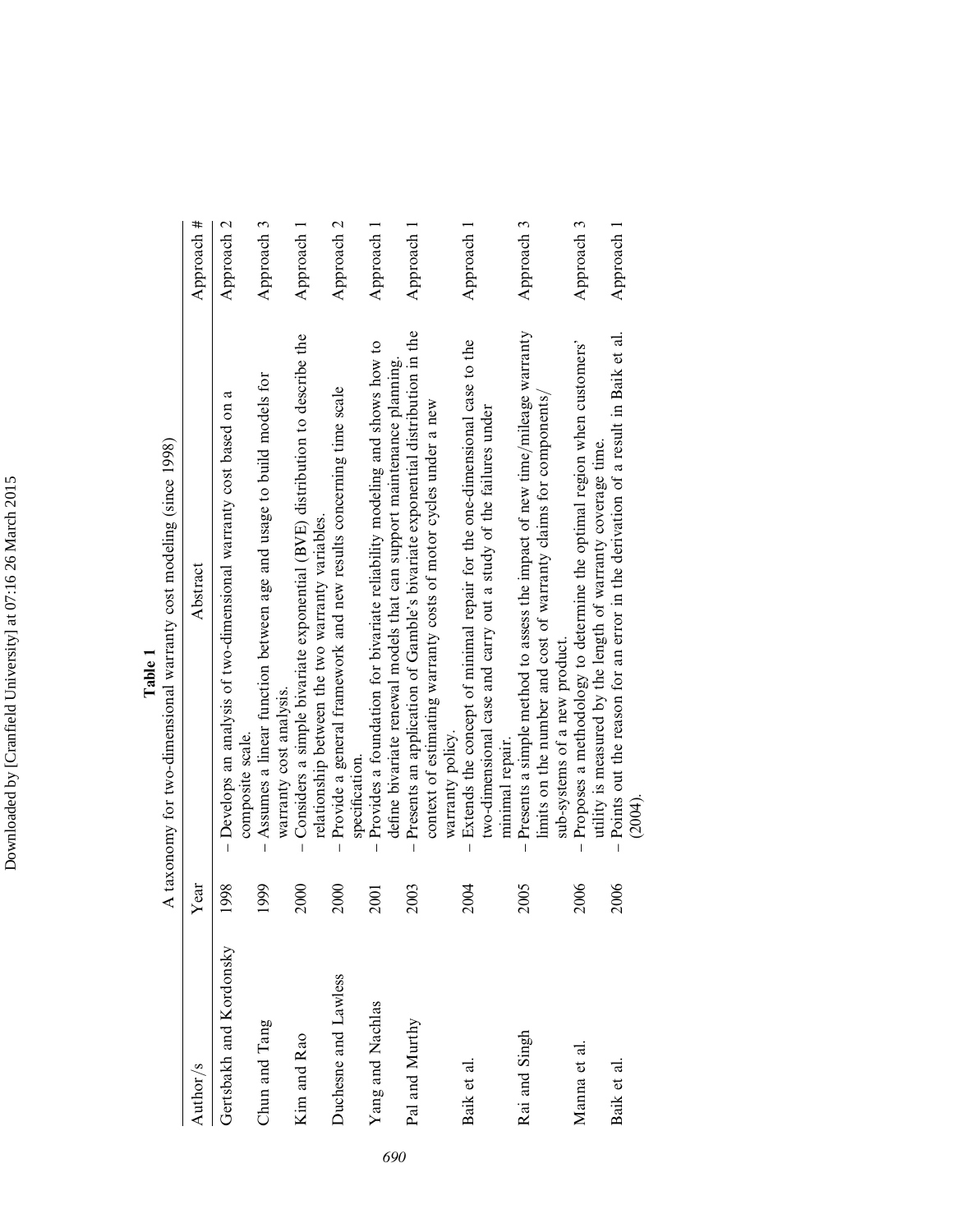| Chukova and Johnson | 2006 | - Focuses on a particular warranty repair strategy, related to the degree of<br>the warranty repair, for non-renewing, two-dimensional, free of charge                                                                           | Approach 3 |
|---------------------|------|----------------------------------------------------------------------------------------------------------------------------------------------------------------------------------------------------------------------------------|------------|
| Manna et al.        | 2007 | - Proposes a new methodology for the construction of failure model indexed<br>to the consumer warranty policy                                                                                                                    | Approach 3 |
| Jung and Bai        | 2007 | products under two-dimensional warranty and investigates the properties<br>by age and usage. Studies the effect of usege-rate on component failure.<br>- Considers a method of estimating the bivariate lifetime distribution of | Approach 1 |
| Majaske             | 2007 | - Presents a non-homogenous Poisson process (NHPP) predictive model for<br>automobile warranty claims consisting of two components: a population<br>of the estimators.                                                           | Approach 3 |
| Manna et al.        | 2008 | - Derives the warranty cost under rectangular two-dimensional policy for both<br>size function and a failure or warranty claim rate.<br>repairable and non-repairable product.                                                   | Approach 3 |
| Corbu et al.        | 2008 | - Considers non-renewing, two-dimensional, free of charge to the consumer<br>warranty policy. Derives a numerical procedure for computing 2D                                                                                     | Approach 1 |
| Jack et al.         | 2009 | - Develops a repair-replace strategy for the manufacturer of a product sold<br>with a two-dimensional warranty.<br>renewal function.                                                                                             | Approach 3 |

| ׇ֚      |
|---------|
|         |
|         |
|         |
|         |
|         |
|         |
|         |
|         |
|         |
|         |
|         |
| ı       |
| ł       |
|         |
| I       |
| I<br>١  |
|         |
|         |
|         |
|         |
|         |
|         |
|         |
|         |
|         |
|         |
|         |
|         |
| l       |
| l<br>֠  |
|         |
| Ï<br>ׇ֚ |
|         |
|         |
|         |
|         |
|         |
|         |
|         |
| ļ       |
|         |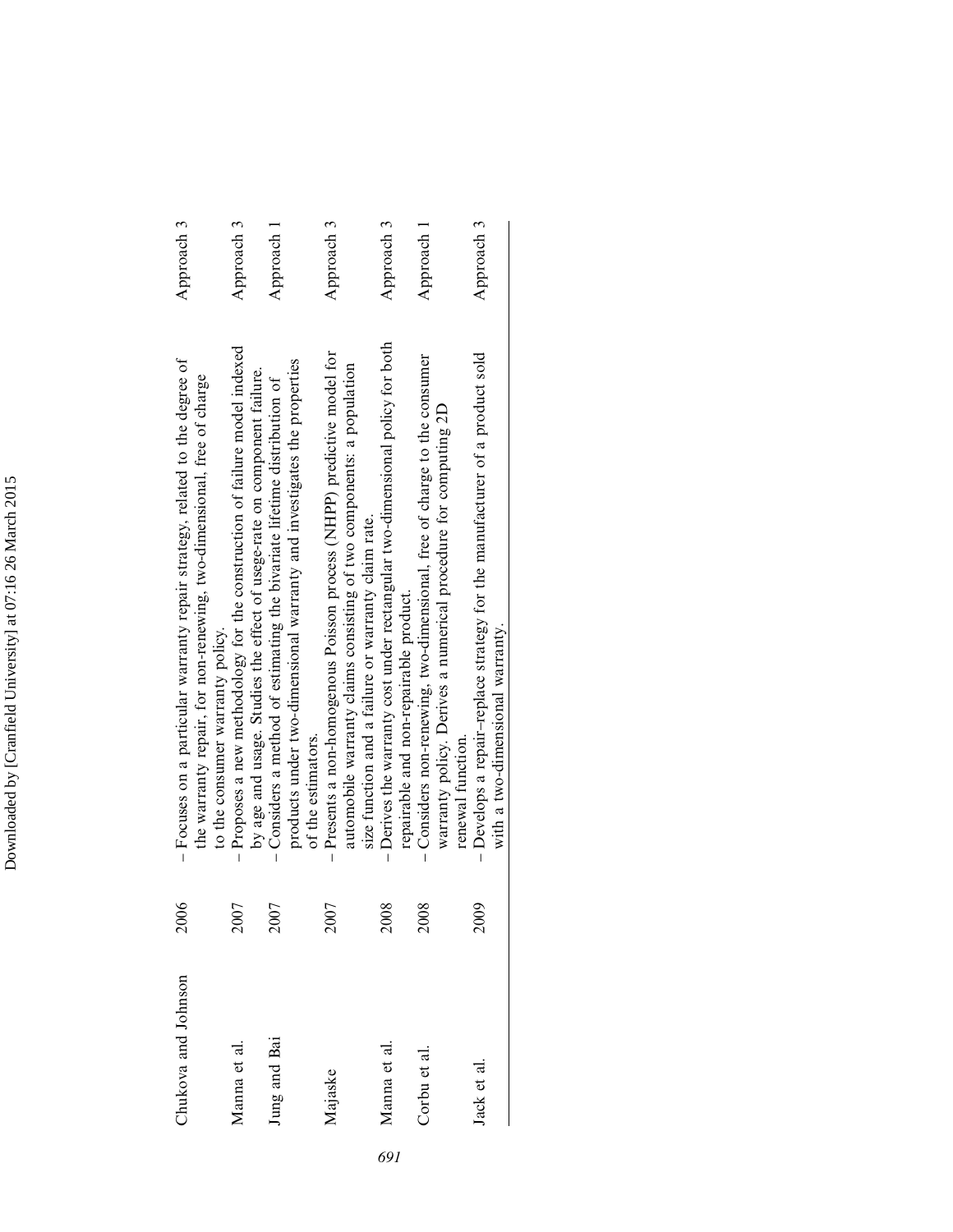**Approach 3.** This approach assumes that the product usage rate R varies from customer to customer, but it is a constant for a given customer. Then, it can be assumed that the usage rate  $R$  is a random variable with given cumulative distribution function  $F_R(r)$ ,  $0 \le r < \infty$ .

In Table 1, we present a summary and brief overview of the recent publications on these approaches.

#### **5. Model Formulation**

In this section, using Approach 3, we evaluate the expected warranty cost of a second-hand product under non-renewing, two-dimensional, free of charge to the consumer warranty policy. We consider two types of warranty coverage represented by a rectangular or by L-shaped region.

In the case of two-dimensional warranty, firstly we need to model the effect of the age and usage on the product degradation and model the failure process. In this study, using our assumptions in Sec. 3.1, we model the failure process by a non-homogeneous Poisson process (NHPP), i.e., we assume that all repairs are minimal. Secondly, we need to model the relationship between age and usage. Here, we assume that this relationship is a linear one, i.e.,

$$
U = RT,\tag{1}
$$

where  $R$  is a positive random variable, representing the usage rate, with cumulative distribution function  $F_R(r)$ .

Let  $N(\Omega_i; A, B)$  be the number of warranty claims for any of the two warranty regions  $\Omega_i$  ( $i = R, L$ ), given that at the time of the sale, the product age is A and product usage is B. Then the warranty cost is

$$
C(\Omega_i; A, B) = \begin{cases} \sum_{j=1}^{N(\Omega_i; A, B)} C_{r_j} & \text{if } N(\Omega_i; A, B) > 0 \\ 0 & \text{if } N(\Omega_i; A, B) = 0 \end{cases}
$$
 (2)

where  $C_{r_j}$  denotes the cost of the *j*th repair. The warranty cost  $C(\Omega_i; A, B)$  is a twodimensional random variable because the repair cost  $C_{r_i}$  and the number of failures over the warranty region  $\Omega_i$ ,  $N(\Omega_i; A, B)$ , are random variables. Note that at the point  $(A, B)$  the ownership of the product shifts from the end user to a new user. The new owner of the product might have a different time/usage pattern as it is shown in Fig. 2.

Let  $C<sub>r</sub>$  denote the expected rectification cost. Then, the expected warranty cost for a second-hand product with past age A and past usage B at sale is given by

$$
E\left[C(\Omega_i; A, B)\right] = C_r \cdot E\left[N(\Omega_i; A, B)\right].\tag{3}
$$

Blischke and Murthy (1994)) and Chun and Tang (1999) showed that, under Approach 3, by conditioning on the usage rate  $R = r$ , the computation of the expected warranty cost under 2D warranty can be reduced to estimating this cost in 1D settings. Based on this idea, we derive  $E[C(\Omega_i; A, B)]$  for each of the regions  $\Omega_R$ and  $\Omega_L$ .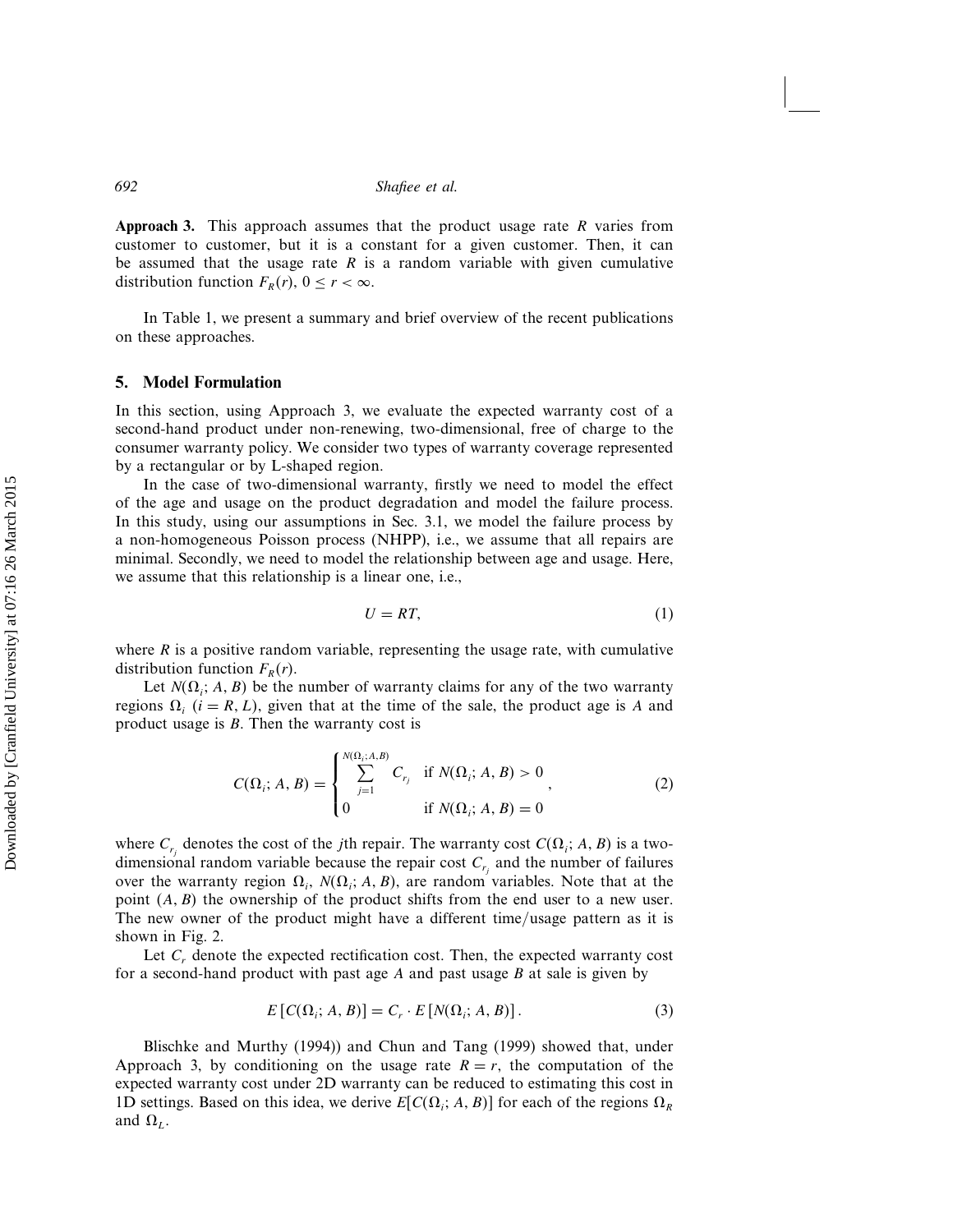

Figure 2. The usage rate varies from customer to customer.

• **Rectangular region**  $(\Omega_R)$ –For any  $(t, u) \in \Omega_i$ , consider the two possible two cases:  $r < \eta$ , and  $r \ge \eta$ , where  $\eta = \frac{u_0}{t_0}$ . If the usage rate  $r < \eta$ , then the warranty expires at age  $A + t_0$  and an estimate of the total usage is  $B + rt_0$ . On the other hand, if r is greater than  $\eta$ , the warranty expires at age  $A + \frac{u_0}{r}$ when the usage limit  $u_0$  is reached (see Fig. 3). Given  $R = r$ , we get

$$
E[N(\Omega_R \mid r, A, B)] = \begin{cases} \Lambda_T(A + t_0) - \Lambda_T(A) & r < \eta \\ \Lambda_T(A + \frac{u_0}{r}) - \Lambda_T(A) & r \ge \eta \end{cases}
$$
(4)

where  $\Lambda_T(t) = \int_0^t \lambda_T(t)$  for  $t \ge 0$ . It then follows that

$$
E[N(\Omega_R; A, B)] = \int_0^{\eta} [\Lambda_T(A + t_0) - \Lambda_T(A)] \times f_R(r) dr
$$

$$
+ \int_{\eta}^{\infty} \left[ \Lambda_T(A + \frac{u_0}{r}) - \Lambda_T(A) \right] \times f_R(r) dr
$$



**Figure 3.** Warranty coverage region with  $R = r$ .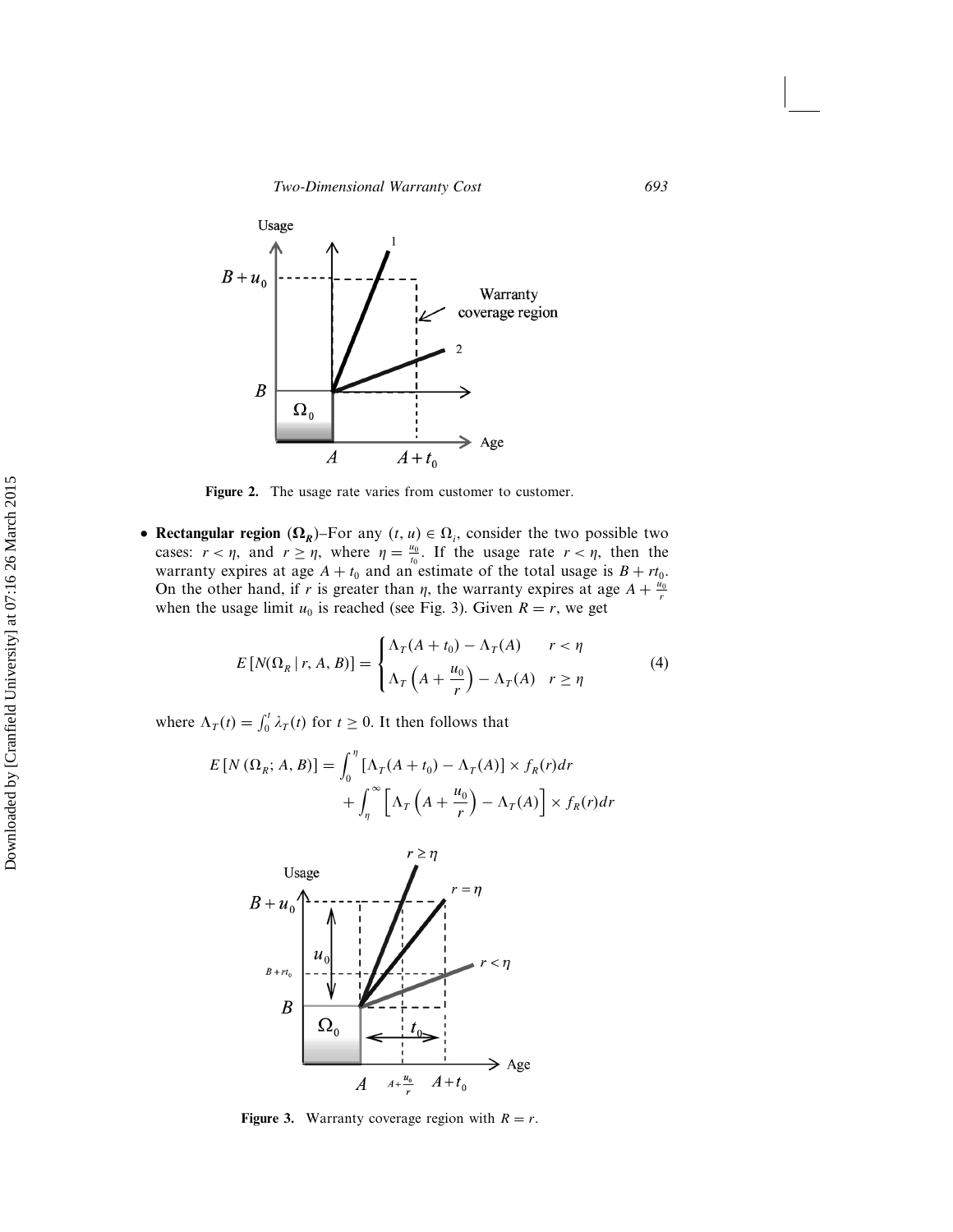*694 Shafiee et al.*

$$
= [\Lambda_T(A+t_0) - \Lambda_T(A)] \times F_R(\eta)
$$
  
+ 
$$
\int_{\eta}^{\infty} \left[ \Lambda_T\left(A + \frac{u_0}{r}\right) - \Lambda_T(A) \right] \cdot dF_R(r).
$$
 (5)

• L-shaped  $(\Omega_L)$ -observe that

$$
E[N(\Omega_L \mid r, A, B))] = \begin{cases} \Lambda_T \left( A + \frac{u_0}{r} \right) - \Lambda_T(A) & r < \eta \\ \Lambda_T (A + t_0) - \Lambda_T(A) & r \ge \eta \end{cases}.
$$
 (6)

Proceeding similarly as in the case of  $\Omega_R$ , we get:

$$
E[N(\Omega_L; A, B)] = \int_0^{\eta} \left[ \Lambda_T \left( A + \frac{u_0}{r} \right) - \Lambda_T(A) \right] \times f_R(r) dr
$$
  
+ 
$$
\int_{\eta}^{\infty} \left[ \Lambda_T (A + t_0) - \Lambda_T(A) \right] \times f_R(r) dr
$$
  
= 
$$
\int_0^{\eta} \left[ \Lambda_T \left( A + \frac{u_0}{r} \right) - \Lambda_T(A) \right] \cdot dF_R(r)
$$
  
+ 
$$
\left[ \Lambda_T (A + t_0) - \Lambda_T(A) \right] (1 - F_R(\eta)).
$$
 (7)

#### **6. Joint Distribution of the Past Age and Usage**

In order to attract more customers, the dealers must keep the product price as low as possible, but at the same time, in order to ensure reasonable profit they have to minimize the total expected servicing cost per product. Dealers of second-hand products buy and sell products with different ages and usages. The dealer's expected warranty costs for older products are higher than those of younger products. If these high warranty costs are built into the sale price, then older products become unattractive to the new buyers. To make the sale price of the older products attractive to the new buyers the dealer have to subsidize older products by charging less than the expected warranty cost and recover the subsidy from younger products by charging more than the expected warranty cost (Chattopadhyay and Murthy, 2000).

We model this by viewing  $(A, B)$  as a joint random with joint distribution function  $H_{A,B}(a, b)$ . Let  $h_{A,B}(a, b) = \frac{d^2}{da \cdot db} H_{A,B}(a, b)$  denote the density function associated with  $H_{A,B}(a, b)$ . On carrying out the expectation over  $(A, B)$ , we have the total expected cost per product under warranty with limits  $t_0$  and  $u_0$ ,  $E[C(\Omega_i; t_0, u_0)]$ , given by

$$
E\left[C\left(\Omega_i; t_0, u_0\right)\right] = \int_{(a,b)\in\Omega_0} E\left[C\left(\Omega_i; a, b\right)\right] \times h_{A,B}(a, b) da db. \tag{8}
$$

Using  $E[C(\Omega_i; t_0, u_0)]$  instead of  $E[C(\Omega_i; A, B)]$  in the price decision implies that the dealer is charging equally for the warranty of all second-hand products regardless of their age and usage. This implies that buyers of younger products are subsidizing the buyers of older products. From the dealer's point of view, this is a better strategy, because determining the price using  $E[C(\Omega_i; t_0, u_0)]$  implies that all products regardless of their age and usage will have comparable sale prices.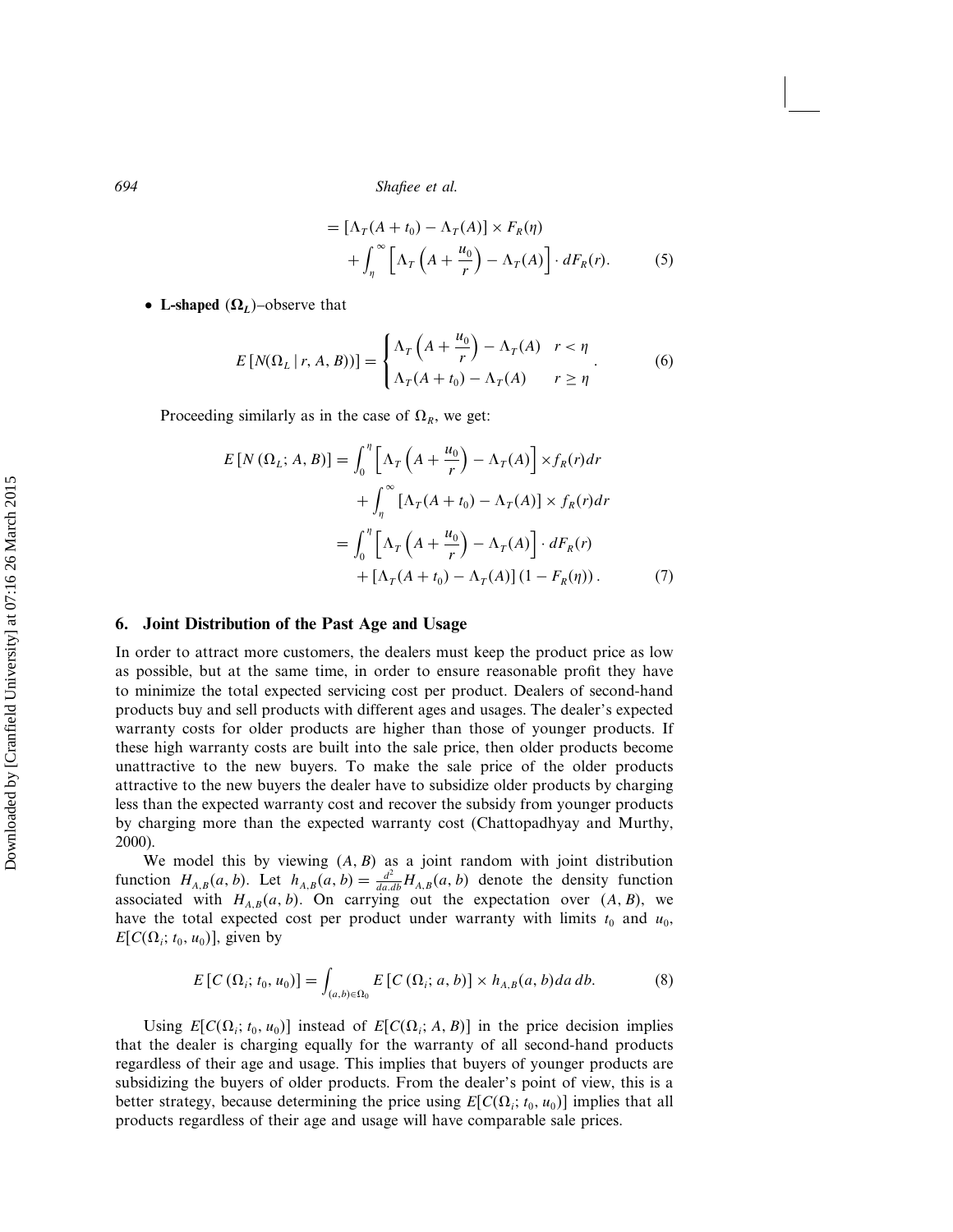

Figure 4. Failure frequencies from the warranty claims.

#### **7. Application to a Real Life Example**

This section presents an application of the proposed models to a problem faced by a second-hand refrigerator dealer. Statistical analysis was performed on data regarding a particular brand and model of used refrigerator. During the study period of  $\tau = 95$  days (from September 20, 2008 until December 23, 2008), the total number of sold refrigerators (*n*) is 615, and the total number of warranty claims  $(f)$ is 138. Field data shows that failures occur mainly due to a several major parts of the refrigerator: the compressor  $(f_1 = 29 \text{ claims})$ , the condenser  $(f_2 = 43 \text{ claims})$ , the evaporator ( $f_3 = 15$  claims), the thermostat ( $f_4 = 33$  claims) and other parts such as door seals ( $f_5 = 18$  claims). Figure 4 depicts the frequencies of the warranty claims due to the failures of these major parts.

The dealer considers grouping the components of the used refrigerator into two disjoint sets—I (included in warranty) and E (excluded in warranty). Under this policy, all failures of components from set I are rectified at no cost to the buyer over the warranty period. The costs of rectifying failed components belonging to set E are borne by the new buyer. The set I is identified as follows:

 ${1.}$  Compressor, 2. Condenser, 3. Evaporator, 4. Thermostat $} \in I$ .

The dealer has decided to cover these parts by a rectangular or L-shaped free repair warranty. Due to the fact that the condensers have the highest failure frequency (see Fig. 4), the company desires to keep its average repair costs under control by effectively managing the repair process. The age of the condensers is measured in years and the unit for usage is 1,000 h, e.g., warranty with  $t_0 = 2$  and  $u_0 = 0.75$  implies that the coverage for maximum of two years and usage of 750 h.

Based on the available data, it turns out that the best-fit for the failure time of the condensers is two-parameter Weibull distribution with  $\lambda_T(t) = \lambda \beta(\lambda t)^{\beta-1}$ ,  $t \ge 0$ and  $\Lambda_T(t) = (\lambda t)^{\beta}$ . The method of maximum likelihood is followed for estimation of the model parameters. The observation on life  $T$  for *i*th failed condensers is denoted by  $t_i$ ,  $i = 1, 2, ..., f_2$ . The maximum likelihood estimates (MLEs) for Weibull distribution are obtained by solving the following two equations (Lawless, 1982):

$$
\frac{1}{\beta} + \frac{1}{f_2} \sum_{i=1}^{f_2} \ln t_i - \frac{\sum_{i=1}^{f_2} t_i^{\beta} \ln t_i + (n - f_2) \tau^{\beta} \ln \tau}{\sum_{i=1}^{f} t_i^{\beta} + (n - f_2) \tau^{\beta}} = 0
$$
\n(9)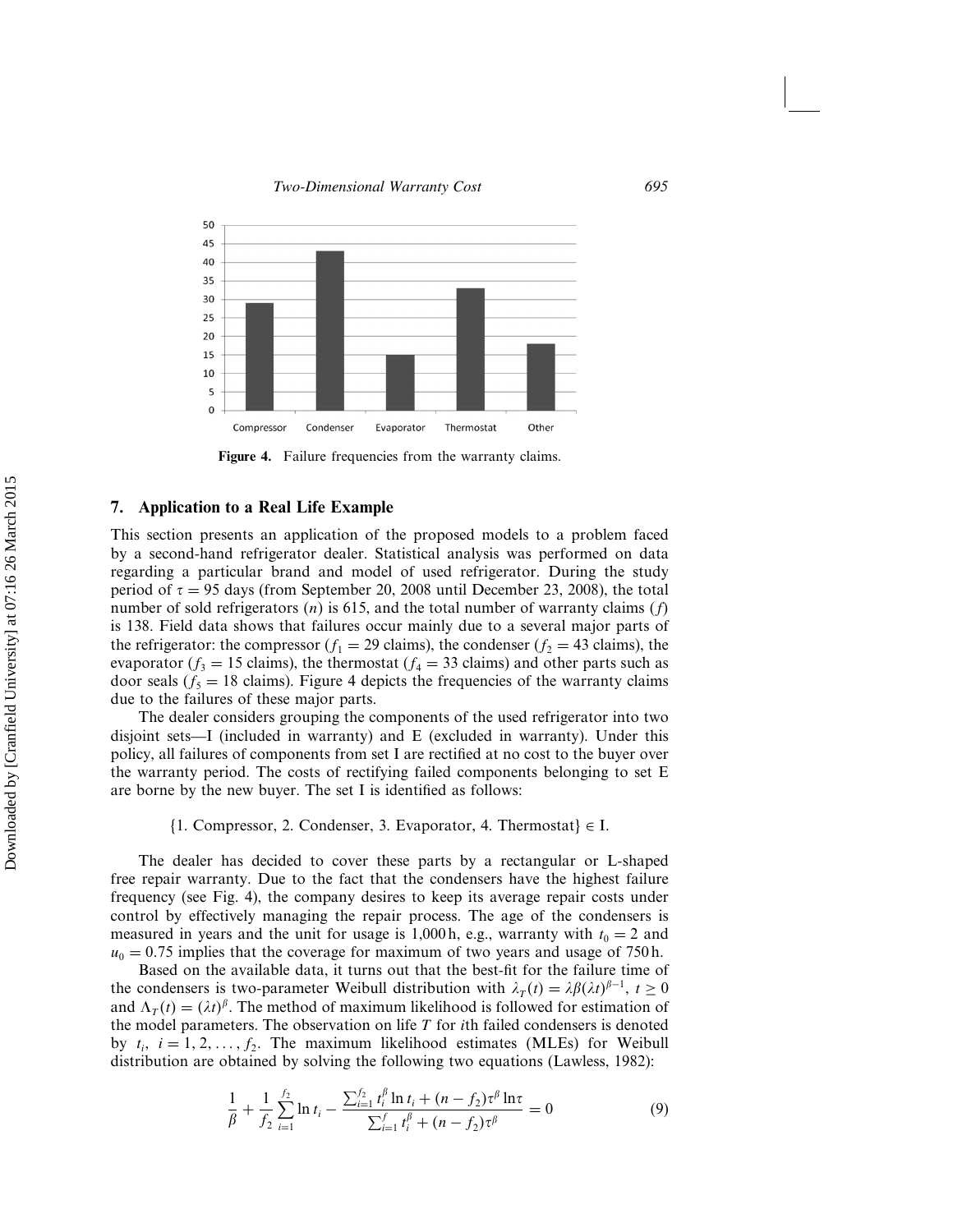*696 Shafiee et al.*

$$
\frac{\sum_{i=1}^{f_2} t_i^{\beta} + (n - f_2) \tau^{\beta}}{f_2} = \left(\frac{1}{\lambda}\right)^{\beta}.
$$
 (10)

The MLEs are given by  $\beta = 1.1052$  and  $\lambda = 0.0258$ /year. Also, it turns out that the best-fit for the usage rate of the condensers is the Lognormal distribution with  $f_R(r) = \frac{1}{r\sigma\sqrt{2\pi}} \exp\left[-\frac{1}{2}\left(\frac{\ln r - \mu}{\sigma}\right)^2\right]$  and parameters of  $\mu = 0.1519$  and  $\sigma = 0.4472$ . Therefore, the cdf of R is  $F_R(r) = \Phi\left(\frac{\ln r - \mu}{\sigma}\right)$ , where symbol  $\Phi(\cdot)$  represents the cdf of standard normal variate.

By using (5) and (7), we obtain that the corresponding expected warranty costs are expressed as follows:

$$
E[C(\Omega_R; A, B)] = C_r \lambda^{\beta} \left[ \left\{ (t_0 + A)^{\beta} - A^{\beta} \right\} \cdot \Phi\left(\frac{\ln - \mu}{\sigma}\right) + \left\{ (u_0 + B)^{\beta} - B^{\beta} \right\} \cdot \exp\left\{ -\beta \mu + \frac{(\beta \sigma)^2}{2} \right\} \cdot \left\{ 1 - \Phi\left(\frac{\ln \eta - \mu}{\sigma} + \beta \sigma\right) \right\} \right] \tag{11}
$$

and

$$
E\left[C(\Omega_L; A, B)\right] = C_r \lambda^{\beta} \left[ \left\{ (t_0 + A)^{\beta} - A^{\beta} \right\} \cdot \left\{ 1 - \Phi\left(\frac{\ln \eta - \mu}{\sigma}\right) \right\} + \left\{ (u_0 + B)^{\beta} - B^{\beta} \right\} \cdot \exp\left\{ -\beta \mu + \frac{(\beta \sigma)^2}{2} \right\} \cdot \Phi\left(\frac{\ln \eta - \mu}{\sigma} + \beta \sigma\right) \right].
$$
 (12)

Data indicates that repairs have average costs of \$100 d. Table 2 shows the expected warranty cost  $E[C(\Omega_i; A, B)]$  for different values of A and B for secondhand refrigerators sold with a maximum coverage of 2 years and usage of 750 h on condensers.

Note that, as expected, the expected warranty cost increases with the increase of age/usage of the item.

Reliability and quality managers have noticed that about 21% of the sold refrigerators have less than 2 years of age and 400 h of usage. This is due to expiration of the original warranty. Therefore, the point  $(A = 2, B = 0.4)$  is a change point at which 21% of the customers chose to change their used refrigerators for a new one. After this point, the new buyer has different time/usage pattern.

**Table 2**  $C(\Omega_i; A, B)$  for different combinations of A and B for second-hand refrigerators sold with 2D FRW policy

|           |           | Rectangular |           |           | L-shaped   |           |
|-----------|-----------|-------------|-----------|-----------|------------|-----------|
|           | $B = 0.5$ | $B = 0.75$  | $B = 1.0$ | $B = 0.5$ | $B = 0.75$ | $B = 1.0$ |
| $A = 2.0$ | 1.370     | 1.406       | 1.425     | 4.501     | 4.502      | 4.504     |
| $A = 3.0$ | 1.371     | 1.408       | 1.437     | 4.609     | 4.609      | 4.611     |
| $A = 4.0$ | 1.371     | 1.409       | 1.439     | 4.699     | 4.699      | 4.700     |
| $A = 5.0$ | 1.371     | 1.409       | 1.440     | 4.776     | 4.776      | 4.776     |
|           |           |             |           |           |            |           |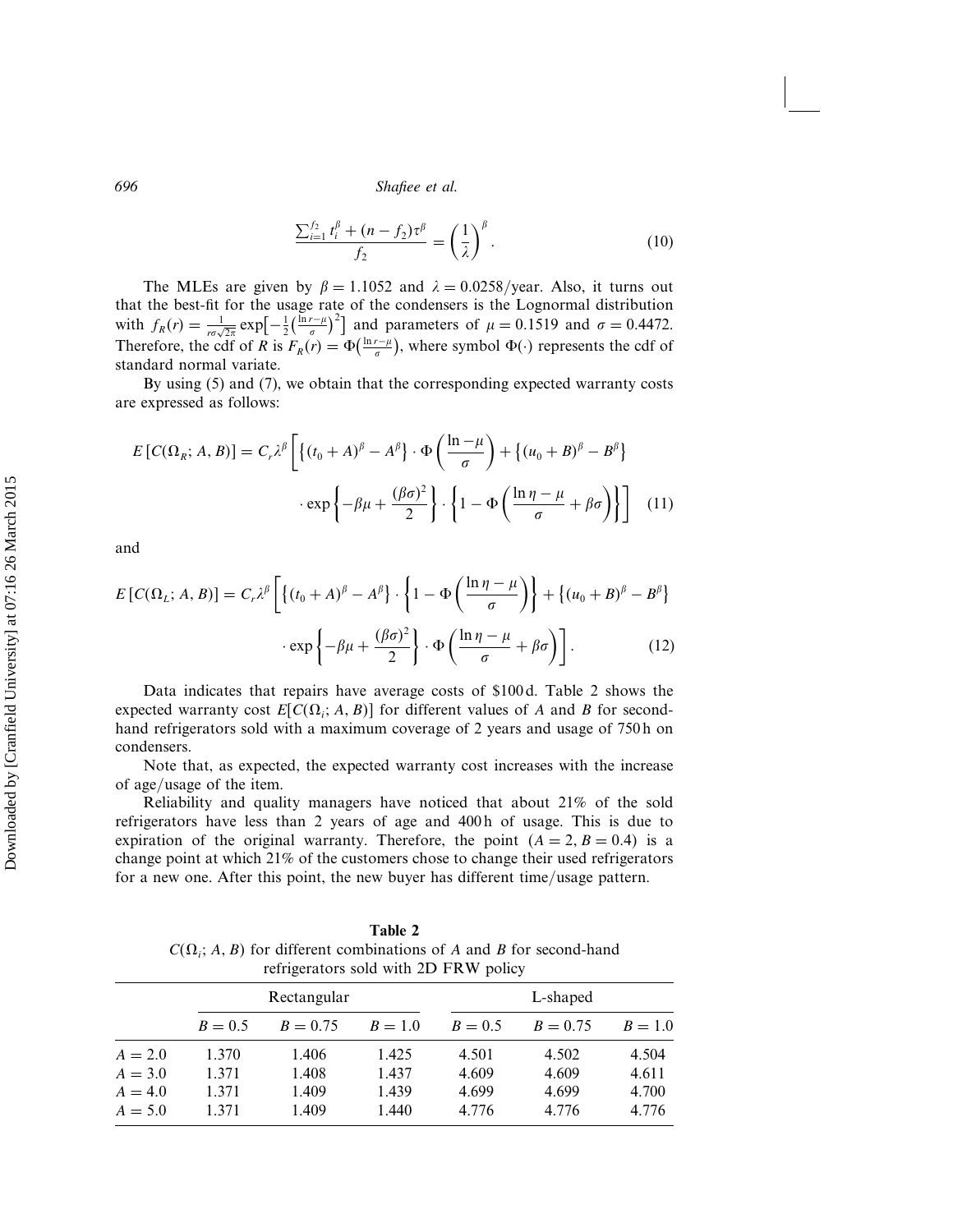

**Figure 5.** Usage pattern for the 615 buyers of second-hand refrigerators with  $A = 2$  and  $B = 0.4$ .

Figure 5 shows scatter plot of the field data  $(T, U)$  for second-hand refrigerators with past age  $A = 2$  and past usage  $B = 0.4$ .

Table 3 shows the expected warranty cost of the condensers  $E[C(\Omega_i; A, B)]$  for different FRW limits  $t_0$  and  $u_0$  with past age of 2 years and past usage of 400 h.

These results reflect our findings from the statistical data analysis and our assumptions regarding the shape of the warranty regions, namely, Lognormal usage function, Weibull failure time, and rectangular or L-shaped regions. It is found that the dealer's preference is for the rectangular region against L-shaped region.

The correlation coefficient between time and usage is calculated as 0.749. In view of this correlation, the warranty cost analysis can be carries out solely based on the time dimension. Let us now consider the special case:  $u_0 \to \infty$  for rectangular or  $u_0 \rightarrow 0$  for L-shaped regions, that is, we are concerned with one-dimensional policy

**Table 3**  $E[C(\Omega_i; A, B)]$  for different combinations of FRW limits for a second-hand condenser with  $A = 2$  and  $B = 0.4$ 

|                            |                | Rectangular    |                |                | L-shaped       |                |
|----------------------------|----------------|----------------|----------------|----------------|----------------|----------------|
|                            | $u_0 = 0.5$    | $u_0 = 0.75$   | $u_0 = 1.0$    | $u_0 = 0.5$    | $u_0 = 0.75$   | $u_0 = 1.0$    |
| $t_0 = 1.0$                | 0.884          | 1.335          | 1.762          | 2.145          | 2.160          | 2.209          |
| $t_0 = 1.5$<br>$t_0 = 2.0$ | 0.886<br>0.886 | 1.347<br>1.350 | 1.803<br>1.819 | 3.244<br>4.362 | 3.250<br>4.364 | 3.270<br>4.372 |
| $t_0 = 2.5$                | 0.886          | 1.352          | 1.825          | 5.496          | 5.496          | 5.500          |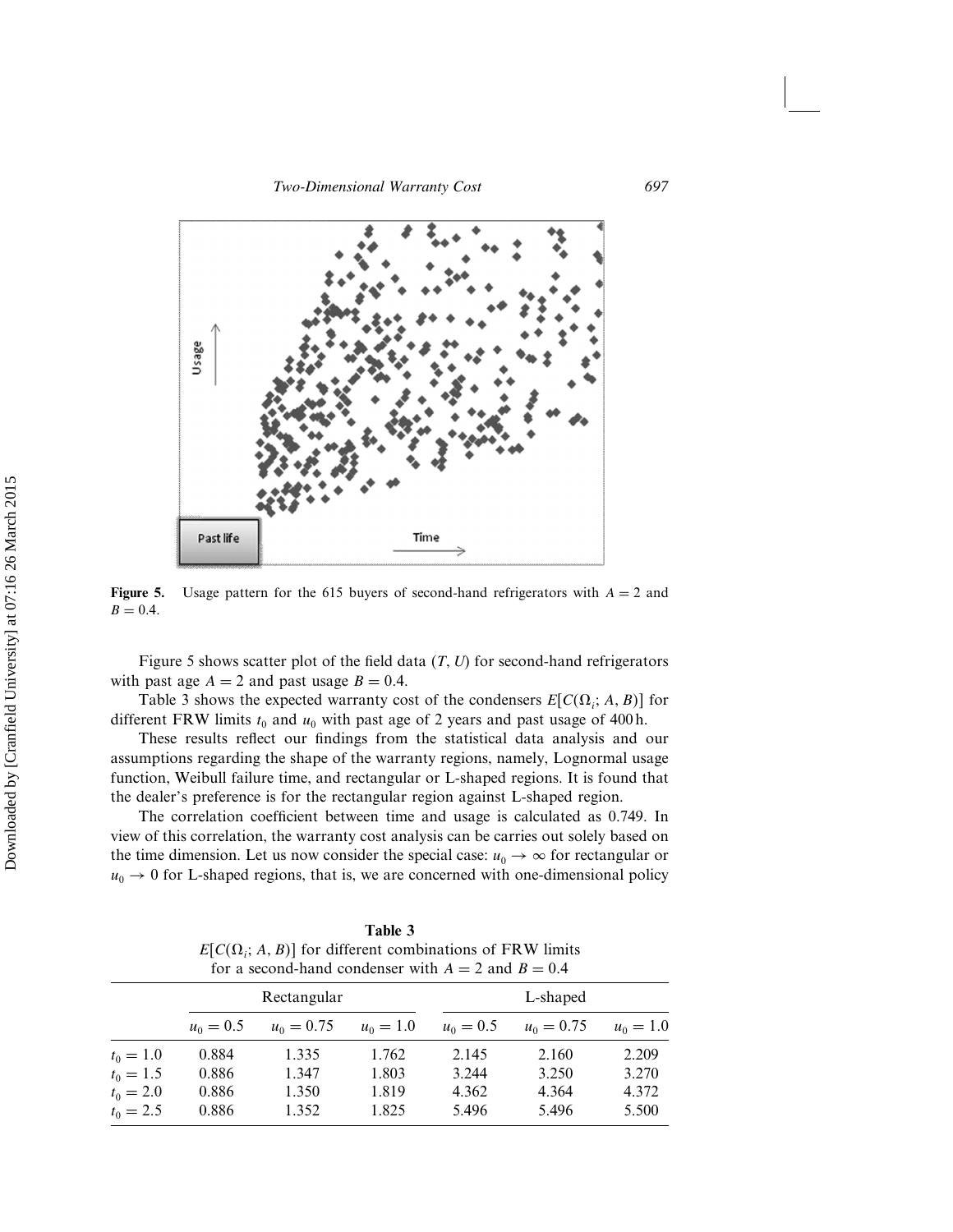|                                                          | The expected warranty cost for a second-hand<br>condenser with $A = 2$ and $B = 0.4$ sold under 1D<br>FRW policy |                                  |
|----------------------------------------------------------|------------------------------------------------------------------------------------------------------------------|----------------------------------|
|                                                          | Rectangular<br>$u_0 \rightarrow \infty$                                                                          | L-shaped<br>$u_0 \rightarrow 0$  |
| $t_0 = 1.0$<br>$t_0 = 1.5$<br>$t_0 = 2.0$<br>$t_0 = 2.5$ | 2.142<br>3.244<br>4.362<br>5.495                                                                                 | 2.142<br>3.244<br>4.362<br>5.495 |

| Table 4                                            |  |  |  |  |
|----------------------------------------------------|--|--|--|--|
| The expected warranty cost for a second-hand       |  |  |  |  |
| condenser with $A = 2$ and $B = 0.4$ sold under 1D |  |  |  |  |
| FRW policy                                         |  |  |  |  |

having no limitation on usage. Hence, Eqs. (11) and (12) can be re-written as:

$$
[C(\Omega_R; A, B)] = E [C(\Omega_L; A, B)]
$$
  
=  $C_r \lambda^{\beta} [(t_0 + A)^{\beta} - A^{\beta}] \cdot [1 - \Phi(\frac{\ln r_0 - \mu}{\sigma})].$  (13)

Table 4 shows the expected warranty cost of the condensers with past age of 2 years and past usage of 400 h sold under one-dimensional FRW policy.

In order to derive the expected warranty cost per product we need a bivariate probability distribution function for the past age and past usage  $(A, B)$ of the refrigerators, called onwards the past area variables. Multivariate Pareto distributions, such as Beta Stacy distribution, can be considered as candidates for the joint distribution of the past area variables. Beta Stacy distribution is due to Mihram and Hultquist (1967) and its application in warranty analysis is proposed in Murthy et al. (1995).

Therefore, we can consider the joint pdf of  $(A, B)$  as

$$
h_{A,B}(a,b) = \frac{(c/\varphi) \cdot k^{\alpha c}}{\Gamma(\alpha) \cdot B(\theta_1, \theta_2)} a^{\alpha c - \theta_1 - \theta_2} \left(\frac{b}{\varphi}\right)^{\theta_1 - 1} \left(a - \frac{b}{\varphi}\right)^{\theta_2 - 1} \cdot \exp[-(ka)^c],\qquad(14)
$$

where  $B(\theta_1, \theta_2)$  is the beta function,  $a > 0$ ,  $0 < b < a\varphi$ , and  $\alpha$ ,  $c$ ,  $\kappa$ ,  $\rho$ ,  $\theta_1$ ,  $\theta_2 > 0$ .

The best way of obtaining the distribution parameters is by observing the past history of the sold refrigerators. There are two main approaches for estimating the parameters of Beta Stacy distribution: Bayesian approach (for more see, Bulla et al., 2009) and Monte Carlo simulation. Monte Carlo analysis has been successfully applied in a number of reliability studies (Hall and Strutt, 2003). In Monte Carlo simulation, each trial would includes an estimation of the parameters  $\alpha$ , c, k,  $\varphi$ ,  $\theta_1$ ,  $\theta_2$  for every observed set of past area variables a and b. A sample of 10,000 Monte Carlo simulations produced the following results:  $\alpha = 2.6$ ,  $c = 3.0$ ,  $k = 5$ ,  $\varphi = 1.1$ ,  $\theta_1 = 1.2$ ,  $\theta_2 = 1.1$ . Also, to validate the distribution model, a goodness-of-fit test is carried out based on the chi-square method. The observed  $\chi^2$  test value is found to be equal to 7.07, whereas the critical value of  $\chi^2$ , at 5% level of significance is 18.31.

Table 5 shows the expected warranty cost per unit of the product for different combinations of FRW limits.

On comparing Table 5 with Table 3, we see that for  $t_0 = 2$  years and  $u =$ 1.0,  $E[C(\Omega_R; t_0, u_0)]$  is 1.864, and  $E[C(\Omega_R; A = 2, B = 0.4)] = 1.819$ . Also, we can

 $E$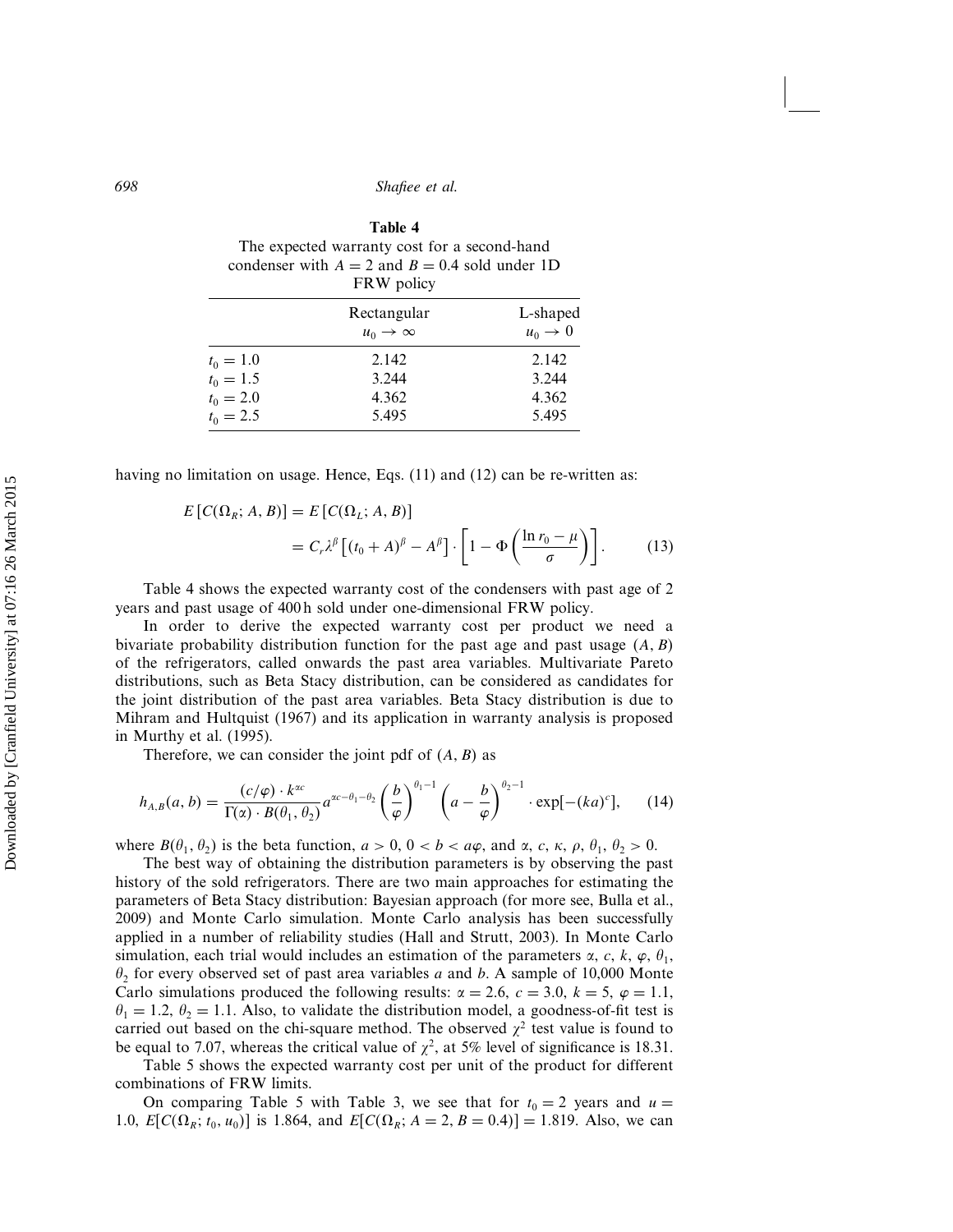|             |             | Rectangular |             |             | L-shaped    |             |
|-------------|-------------|-------------|-------------|-------------|-------------|-------------|
|             | $u_0 = 1.0$ | $u_0 = 1.5$ | $u_0 = 2.0$ | $u_0 = 1.0$ | $u_0 = 1.5$ | $u_0 = 2.0$ |
| $t_0 = 2.0$ | 1.864       | 2.763       | 3.528       | 4.420       | 4.520       | 4.778       |
| $t_0 = 3.0$ | 1.875       | 2.845       | 3.769       | 6.701       | 6.729       | 6.828       |
| $t_0 = 4.0$ | 1.877       | 2.864       | 3.850       | 9.041       | 9.049       | 9.086       |
| $t_0 = 5.0$ | 1.878       | 2.866       | 3.875       | 11.423      | 11.425      | 11.439      |

**Table 5**  $E[C(\Omega_i; t_0, u_0)]$  for different values of the FRW limits for second-hand condensers with joint past age and usage distribution as Eq. (14)

obtain  $E[C(\Omega_R; A = 6, B = 0.4)] = 1.950$ . This implies that the shortfall of 0.86 for a 6-year old item is partly subsidized by the 0.45 excess from a 2-year old item.

#### **8. Conclusions and Topics for Future Research**

The use of warranty is a relatively new strategy for dealers of second-hand items. This article proposes statistical models for estimating the expected warranty costs for two particular types of two-dimensional warranty for second-hand products. These are illustrated by a real-life example. The models developed in this article can be useful for dealers of second-hand products such as automobiles, home appliances personal computers, electronic equipment, and used helicopters.

There are many open questions and number of opportunities for future research related to warranty of second-hand products, such as:

- (a) developing a taxonomy for two-dimensional warranties for second-hand products;
- (b) developing several alternative warranty regions, so every new buyer can choose the one that suits him/her best. In the literature this type of policy is referred as *flexible* warranty policy;
- (c) determining the optimal price and warranty policy for second-hand products to maximize the dealer's total expected profit;
- (d) developing models (using Approach 1) to incorporate the past usage and maintenance history of a second-hand product;
- (e) modeling the failures and warranty costs for three- or higher-dimensional warranties. These are offered for used acquisitions (used fleet of tanks or jet fighter engines) and can be used for managerial decisions in purchasing secondhand government acquisitions.

The authors are currently studying some of these.

#### **Acknowledgments**

The author gratefully acknowledges the helpful comments of the Associate Editor and the reviewer who provided valuable input and comments that contributed to improving the content and exposition of this article.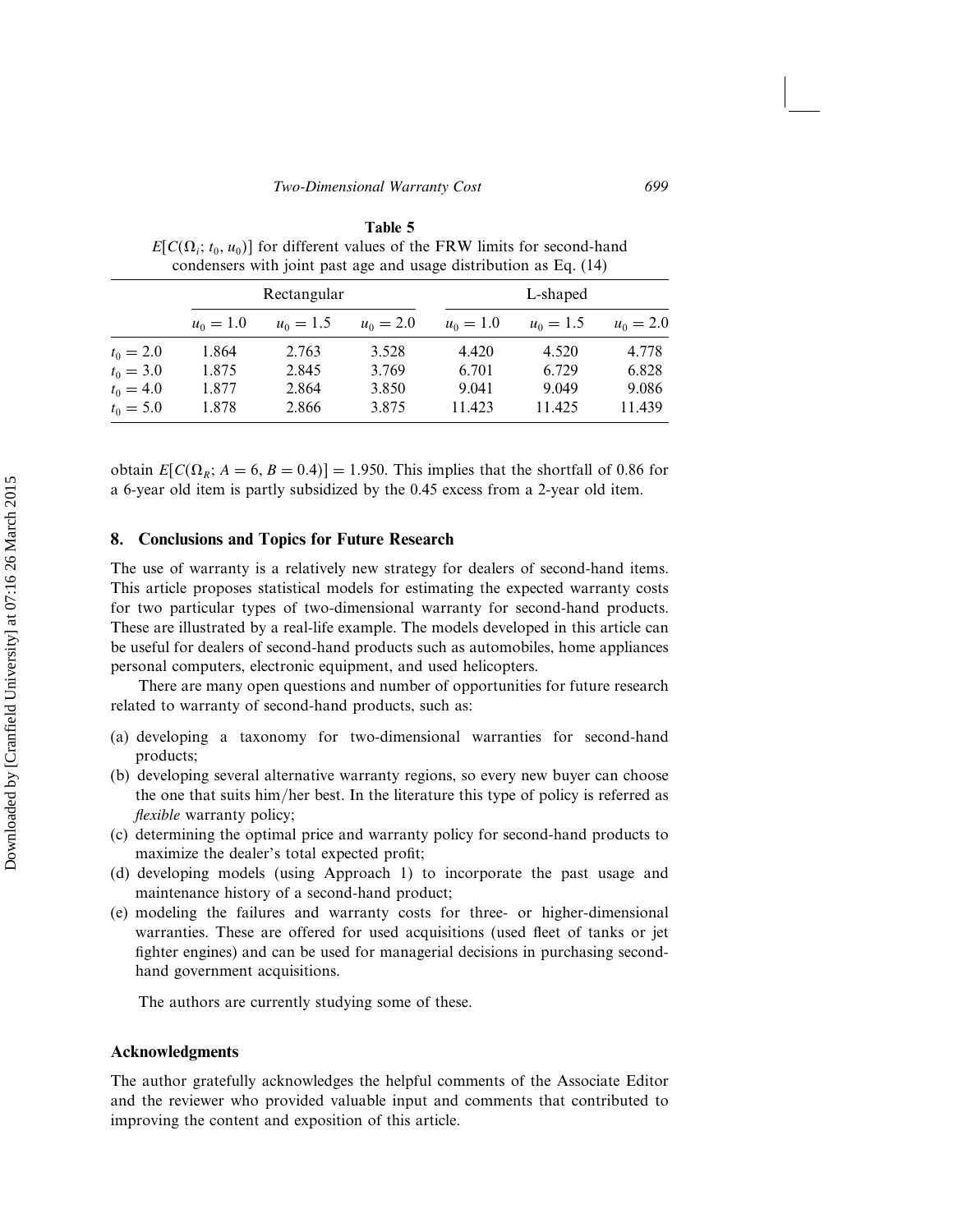#### **References**

- Baik, J., Murthy, D. N. P., Jack, N. (2004). Two-dimensional failure modeling with minimal repair. *Nav. Res. Logist.* 51(3):345–362.
- Baik, J., Murthy, D. N. P., Jack, N. (2006). Erratum: two-dimensional failure modeling with minimal repair. *Nav. Res. Logist.* 53:115–6.
- Blischke, W. R., Murthy, D. N. P. (1994). *Warranty Cost Analysis*. New York: Marcel Dekker.
- Bulla, P., Muliere, P., Walker, S. (2009). A Bayesian nonparametric estimator of a multivariate survival function. *J. Statist. Plann. Infer.* 139:3639–3648.
- Car Internet Research Program II (CIRP II) (2008). *The Anatomy and Physiology of the Used Car Business, A Global Analysis With Particular Reference to Four Key Markets: U.S., Canada, France, German*.
- Chattopadhyay, G. N., Murthy, D. N. P. (1996). Modelling warranties for secondhand products. *Proc. Second-hand Australia Japan workshop on Stochastic Models in Engineering Technology and Management*. Gold Coast, Australia, July, pp. 91–99.
- Chattopadhyay, G. N., Murthy, D. N. P. (2000). Warranty cost analysis for second-hand products. *Math. Comput. Model.* 31:81–88.
- Chattopadhyay, G. N., Murthy, D. N. P. (2001). Cost sharing warranty policies for secondhand products. *Int. Trans. Operat. Res.* 8.1:47–60.
- Chattopadhyay, G. N., Murthy, D. N. P. (2004). Optimal reliability improvement for used items sold with warranty. *Int. J. Reliab. Appl.* 5.2:47–57.
- Christozov, D., Chukova, S., Mateev, P. (2009). On two types of warranties: warranty of malfunctioning and warranty of misinforming. *Asia Pac. J. Operat. Res.* 26(3):1–22.
- Chukova, S., Dimitrov, B., Rykov, V. V. (1993). Warranty analysis. *J. Soviet Math.* 67:3486– 3508.
- Chukova, S., Johnston, M. R. (2006). Two-dimensional warranty repair strategy based on minimal and complete repairs. *Math. Comput. Model.* 44:1133–1143.
- Chun, Y. H., Tang, K. (1999). Cost analysis of two-attribute warranty policies based on product usage rate. *IEEE Trans. Eng. Manage.* 46(2):201–209.
- Corbu, D., Chukova, S., Sullivan, J. O. (2008). Product warranty: modelling with 2D-renewal process. *Int. J. Reliab. Safefy* 2(3):209–220.
- Duchesne, T., Lawless, J. F. (2000). Alternative time scales and failure time models. *Lifetime Data Anal.* 6:157–79.
- Gertsbakh, I. B., Kordonsky, K. B. (1998). Parallel time scales and two-dimensional manufacturer and individual customer warranties. *IIE Trans.* 30:1181–9.
- Hall, P., Strutt, J. (2003). Probabilistic physics-of-failure models for component reliability using Monte Carlo simulation and Weibull analysis: a parametric study. *Reliab. Eng. Syst. Safety* 80:233–42.
- Jack, N., Iskandar, B. P., Murthy, D. N. P. (2009). A repair–replace strategy based on usage rate for items sold with a two-dimensional warranty. *Reliab. Eng. Syst. Safety* 94:611–617.
- Jung, M., Bai, D. S. (2007). Analysis of field data under two-dimensional warranty. *Reliab. Eng. Syst. Safety* 92:135–143.
- Karim, M. R., Suzuki, K. (2005). Analysis of warranty claim data: a literature review. *Int. J. Qual. Reliab. Manage.* 22(7):667–686.
- Kim, C. S., Djamaludin, I., Murthy, D. N. P. (2004). Warranty and discrete preventive maintenance. *Reliab. Eng. Syst. Safety* 84(3):301–9.
- Kim, H. G., Rao, B. M. (2000). Expected warranty cost of two-attribute free-replacement warranties based on a bivariate exponential distribution. *Comput. Indust. Eng.* 38:425–434.
- Lawless, J. F. (1982). *Statistical Models and Methods for Lifetime Data*. New York: John Wiley & Sons.